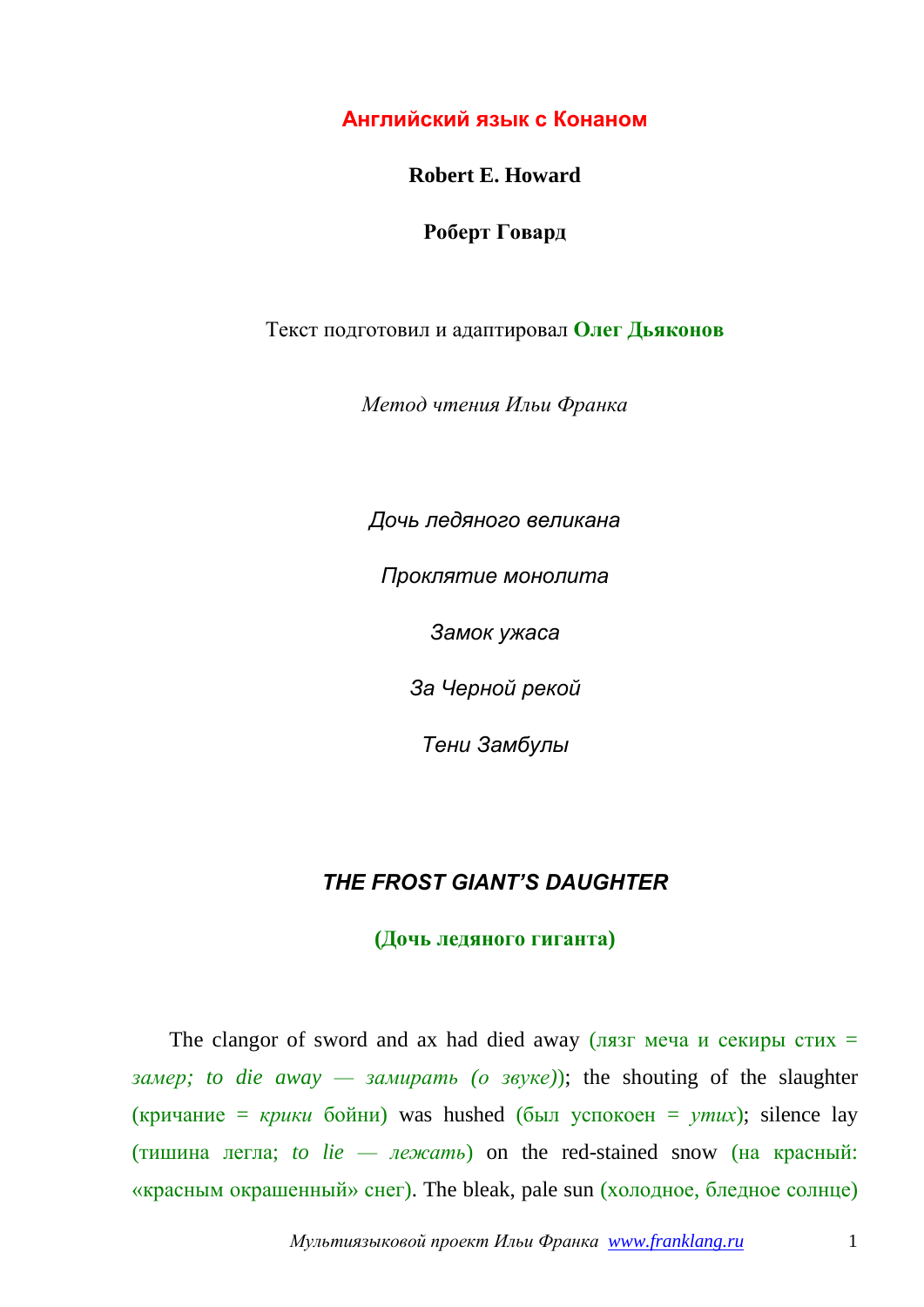that glittered so blindingly from the ice fields and the snow-covered plains (которое сверкало так ослепительно от ледяных полей и снегом покрытых равнин) struck sheens of silver from rent corselet and broken blade (отбивало блески серебра = *отражалось серебряным блеском* от расщепленных лат и сломанных клинков; *to rend — расщеплять*) where the dead lay as they had fallen (где мертвые лежали, /так/ как они упали; *to fall — падать, пасть*). The nerveless hand yet gripped the broken hilt (бессильная рука еще сжимала сломанный эфес; *to grip — сжимать, крепко держать*); helmeted heads (головы в шлемах: «ошлемленные головы», *helmet — шлем*), drawn back in their death throes (запрокинутые в агонии; *to draw back — запрокидывать*), tilted red beards and golden beards grimly upward (откинутые рыжие и золотистые бороды мрачно вверх), as if in a last invocation to Ymir the frost giant (как если бы в последней мольбе к Имиру, морозному гиганту), god of a warrior race (богу расы воинов).

sword [so:d], slaughter [slo:t a], fields [fi:ldz], dead [ded], death [de $\theta$ ], giant  $[d$  galent]

The clangor of sword and ax had died away; the shouting of the slaughter was hushed; silence lay on the red-stained snow. The bleak, pale sun that glittered so blindingly from the ice fields and the snow-covered plains struck sheens of silver from rent corselet and broken blade where the dead lay as they had fallen. The nerveless hand yet gripped the broken hilt; helmeted heads, drawn back in their death throes, tilted red beards and golden beards grimly upward, as if in a last invocation to Ymir the frost giant, god of a warrior race.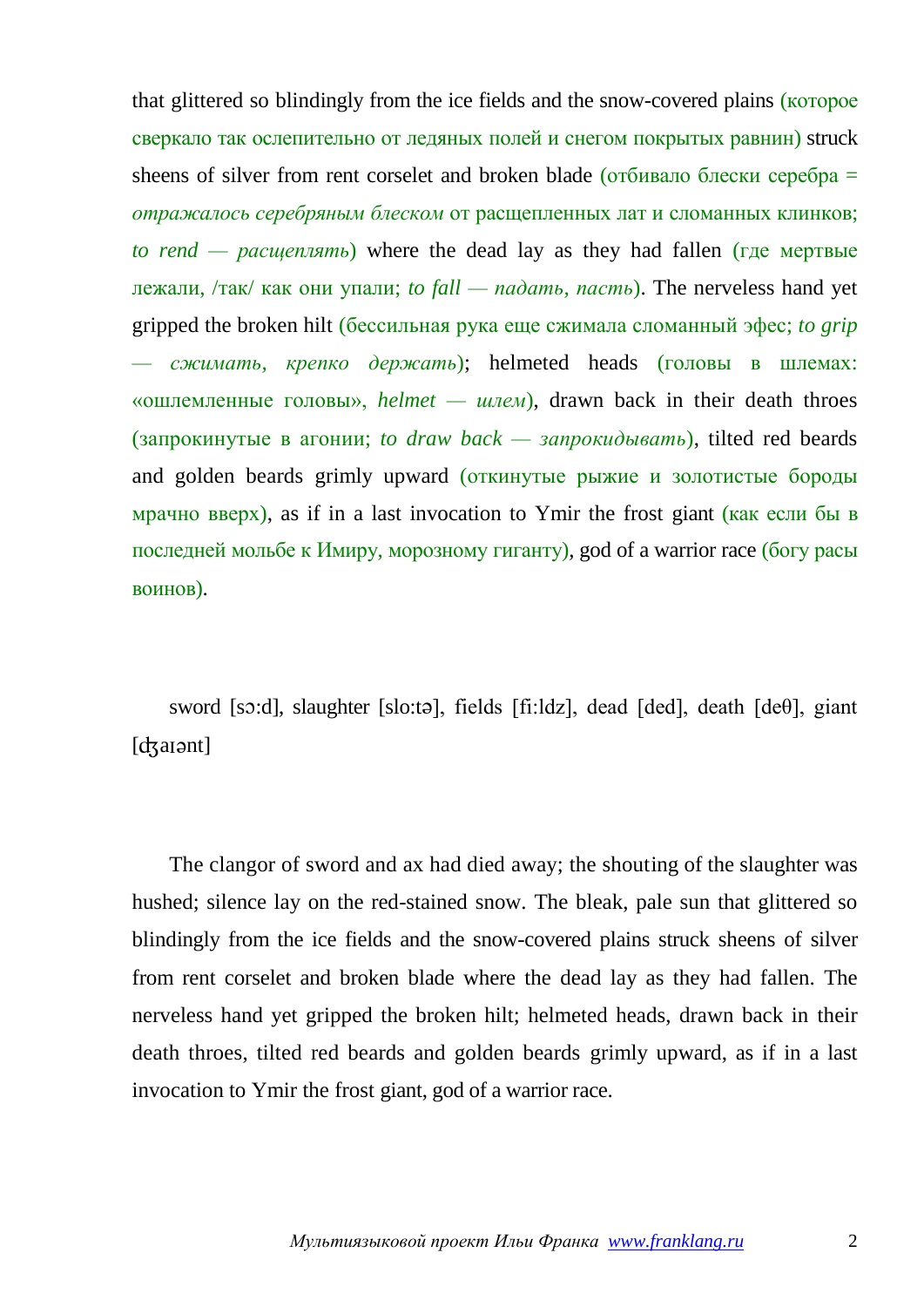Across the reddened drifts and the mail-clad forms, two figures glared at each other (через покрасневшие сугробы и одетые в кольчугу формы две фигуры смотрели друг на друга: «на каждый другого»). In all that utter desolation, they alone moved (во всем этом абсолютном уединении они одни двигались). The frosty sky was over them (морозное небо было над ними), the white illimitable plain around them (белая безграничная равнина вокруг них), the dead men at their feet (мертвые люди/мужчины у их ног). Slowly through the corpses they came (медленно сквозь/среди/через трупы они шли; *to come приходить, идти*), as ghosts might come to a tryst through the shambles of a dead world (как привидения могут/могли идти к месту встречи через руины мертвого мира). In the brooding silence, they stood face to face (в нависшей тишине они стояли лицом к лицу; *to stand — стоять*).

moved [mu:vd], through [θru:], ghosts [gausts], might [mait], world [wa:ld]

Across the reddened drifts and the mail-clad forms, two figures glared at each other. In all that utter desolation, they alone moved. The frosty sky was over them, the white illimitable plain around them, the dead men at their feet. Slowly through the corpses they came, as ghosts might come to a tryst through the shambles of a dead world. In the brooding silence, they stood face to face.

Both were tall men (оба были высокими мужчинами), built as powerfully as tigers (сложенными /так/ мощно, как тигры). Their shields were gone (их щиты «были уйденными» = *пропали, потерялись*), their corselets battered and dented (их латы помяты и посечены). Blood dried on their mail; their swords were stained red (кровь засохла на их кольчуге, их мечи были окрашены красным). Their horned helmets showed the marks of fierce strokes (их рогатые шлемы показывали отметины яростных ударов). One was beardless and black-maned (один был безбородым и черноволосым); the locks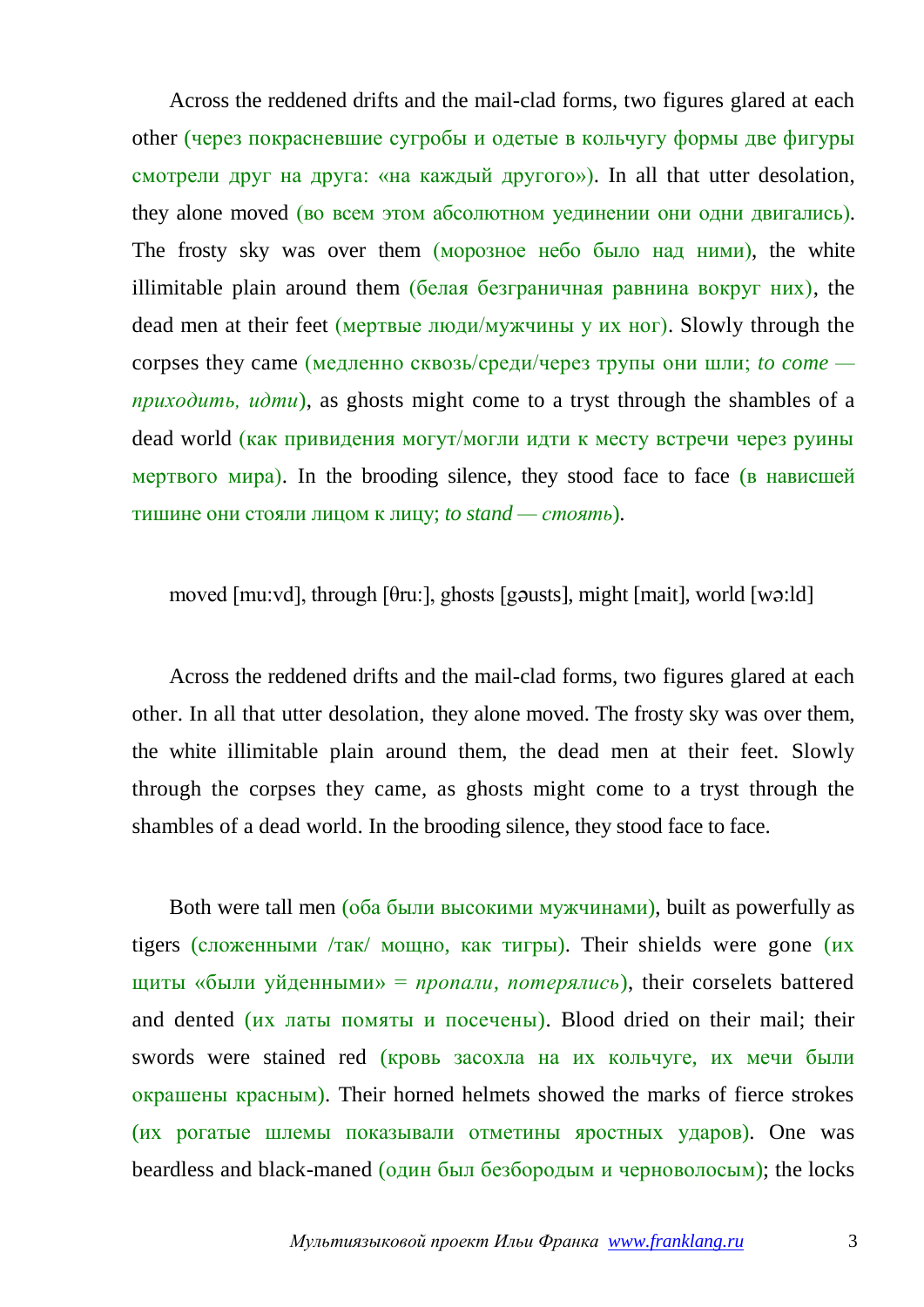and beard of the other were as red as the blood on the sunlit snow (локоны/волосы и борода другого были /такие/ красные/рыжие, как кровь на освещаемом солнцем снегу).

were  $[w\partial$ :], shields  $[j:ldz]$ , blood  $[b!Ad]$ 

Both were tall men, built as powerfully as tigers. Their shields were gone, their corselets battered and dented. Blood dried on their mail; their swords were stained red. Their horned helmets showed the marks of fierce strokes. One was beardless and black-maned; the locks and beard of the other were as red as the blood on the sunlit snow.

'Man,' said the latter (парень/мужик, — сказал последний/второй), 'tell me your name (скажи мне твое имя), so that my brothers in Vanaheim may know (чтобы мои братья в Ванахейме могли знать / знали) who was the last of Wulfhere's band to fall before the sword of Heimdul.' (кто был последним из Вулферовского отряда / банды пасть = *кто пал последним* перед мечом Хеймдула).

'Not in Vanaheim,' growled the black-haired warrior, 'but in Valhalla shall you tell your brothers that you met Conan of Cimmeria!' (Не в Ванахейме, прорычал черноволосый воин, — а в Вальгалле скажешь ты твоим братьям, что ты встретил Конана из Киммерии = *Киммерийского*!; *shall tell — скажешь: «будешь сказать»; to growl — рычать, рявкнуть*)

said [sed], who [hu:], know [nou], fall  $[f \circ : l]$ ]

'Man,' said the latter, 'tell me your name, so that my brothers in Vanaheim may know who was die last of Wulfhere's band to fall before the sword of Heimdul.'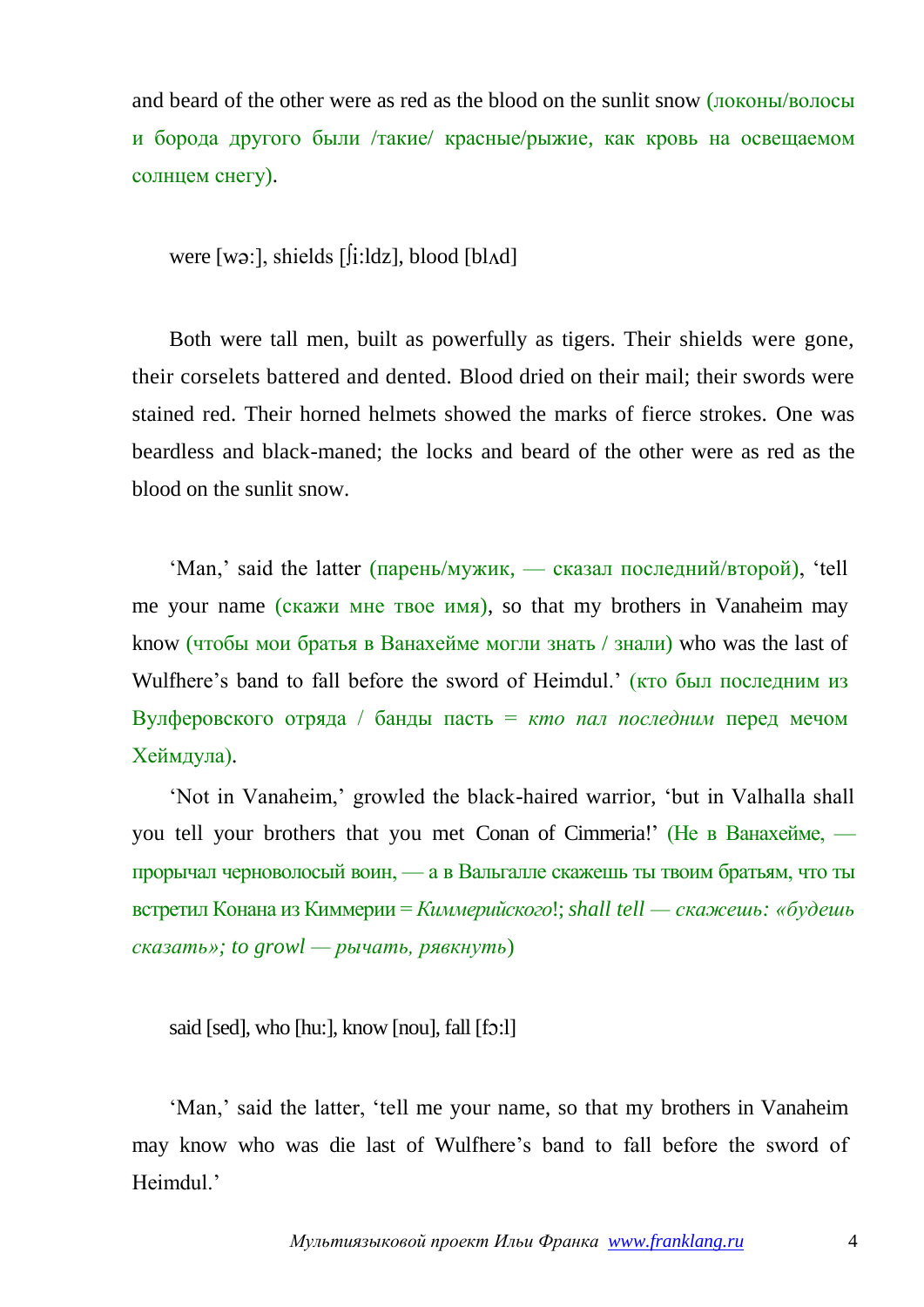'Not in Vanaheim,' growled the black-haired warrior, 'but in Valhalla shall you tell your brothers that you met Conan of Cimmeria!'

Heimdul roared and leaped (Хеймдул взревел и прыгнул), his sword flashing in a deadly arc (его меч сверкающий в смертельной дуге = *сверкал*  $\alpha$  *смертельной*  $\partial y$ *гой*). As the singing blade crashed on his helmet (когда поющий клинок обрушился на его шлем), shivering into bits of blue fire (раскалываясь на кусочки голубого огня), Conan staggered (Конан пошатнулся), and his vision was filled with red sparks (а его зрение было наполнено красными искрами = *перед глазами вспыхнули красные искры*). But, as he reeled (но когда он пошатнулся), he thrust with all the power of his broad shoulders behind the blade (он вонзил со всей силой его/своих широких плеч за клинком = *вонзил клинок со всей силой своих плеч*). The sharp point tore through brass scales and bones and heart (острый конец пронзил медную чешую и кости и сердце; *to tear through — прорвать, пронзить*), and the red-haired warrior died at Conan's feet (и рыжеволосый воин умер у ног Конана: «Конанских / Конана ног»).

thrust  $[*0* rAst]$ , heart  $[*ha*:*t*]$ 

Heimdul roared and leaped, his sword flashing in a deadly arc. As the singing blade crashed on his helmet, shivering into bits of blue fire, Conan staggered, and his vision was filled with red sparks. But, as he reeled, he thrust with all the power of his broad shoulders behind the blade. The sharp point tore through brass scales and bones and heart, and the red-haired warrior died at Conan's feet.

The Cimmerian stood upright (киммериец встал прямо = *выпрямился*), trailing his sword (потянув его/свой меч), a sudden sick weariness assailing him (неожиданная болезненная усталость настигающая его = *настигла его*). The glare of the sun on the snow cut his eyes like a knife (блеск солнца на снегу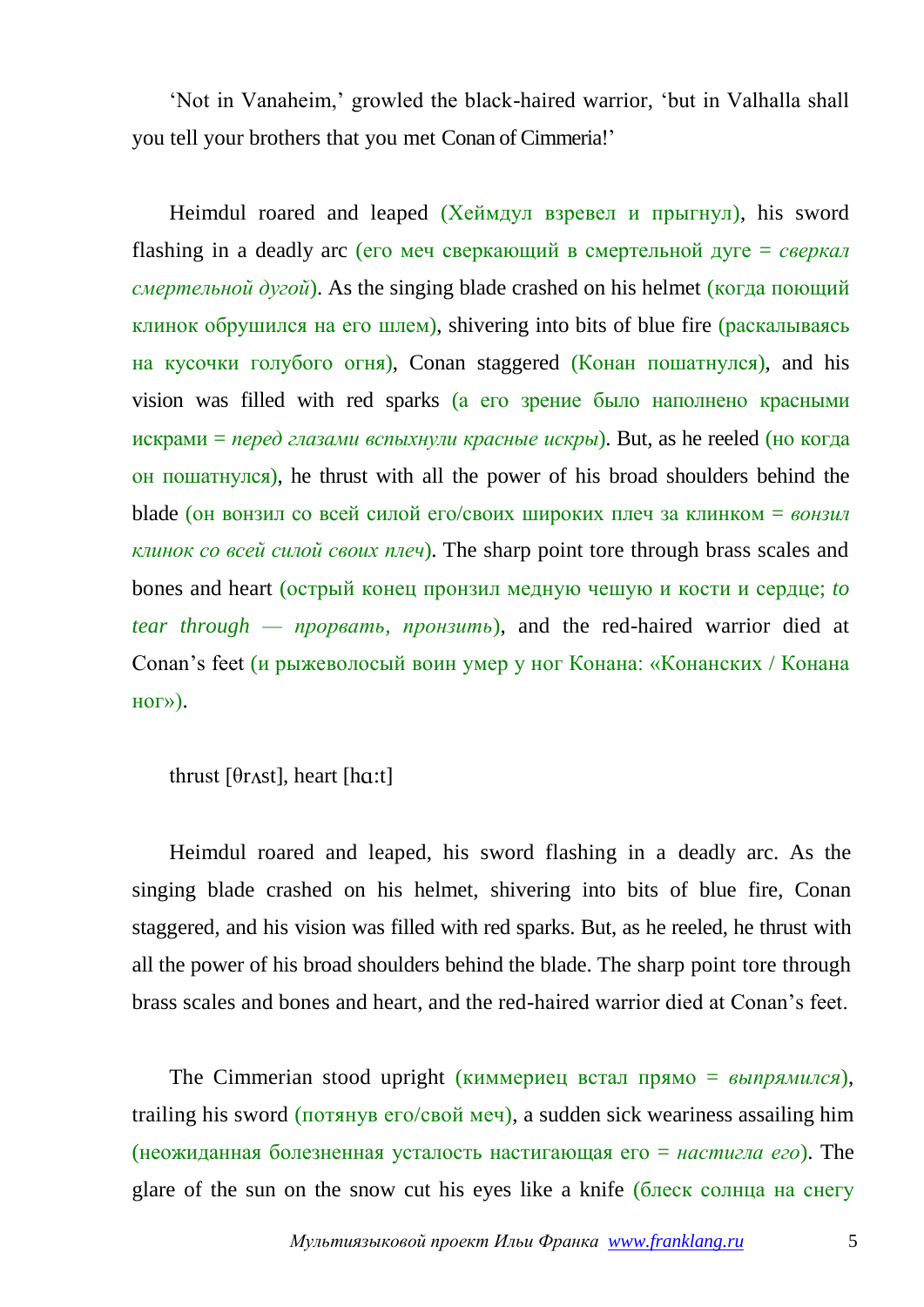резал его глаза как нож), and the sky seemed shrunken and strangely apart (а небо казалось сморщенным и необычно далеко). He turned away from the trampled expanse (он отвернулся от истоптанной равнины / простора), where yellow-bearded warriors lay locked with red-haired slayers in the embrace of death (где / на котором бородатые воины лежали, окруженные рыжеволосыми убийцами в объятиях смерти). A few steps he took (несколько шагов он взял = *сделал*), and the glare of the snow fields was suddenly dimmed (и блеск снежных полей был / стал вдруг померкшим = *померк*). A rushing wave of blindness engulfed him (несущаяся волна слепоты поглотила его), and he sank down into the snow (и он опустился в снег; *to sink down — опускаться, падать*), supporting himself on one mailed arm (поддерживая себя = *опираясь* на одну руку в кольчуге: «окольчуженную» руку) and seeking to shake the blindness out of his eyes as a lion might shake his mane (и пытаясь вытряхнуть слепоту из его / своих глаз, как лев мог потрясли своей / его гривой = *тряся гривой, как лев*).

blindness [bla ndn s], eyes [a Iz], lion [la I an]

The Cimmerian stood upright, trailing his sword, a sudden sick weariness assailing him. The glare of the sun on the snow cut his eyes like a knife, and the sky seemed shrunken and strangely apart. He turned away from the trampled expanse, where yellow-bearded warriors lay locked with red-haired slayers in the embrace of death. A few steps he took, and the glare of the snow fields was suddenly dimmed. A rushing wave of blindness engulfed him, and he sank down into the snow, supporting himself on one mailed arm and seeking to shake the blindness out of his eyes as a lion might shake his mane.

A silvery laugh cut through his dizziness (серебристый смех прервал его головокружение; *to cut through — прерывать: «резать через»*), and his sight slowly cleared (и его взор / зрение медленно прояснился). Не looked up (он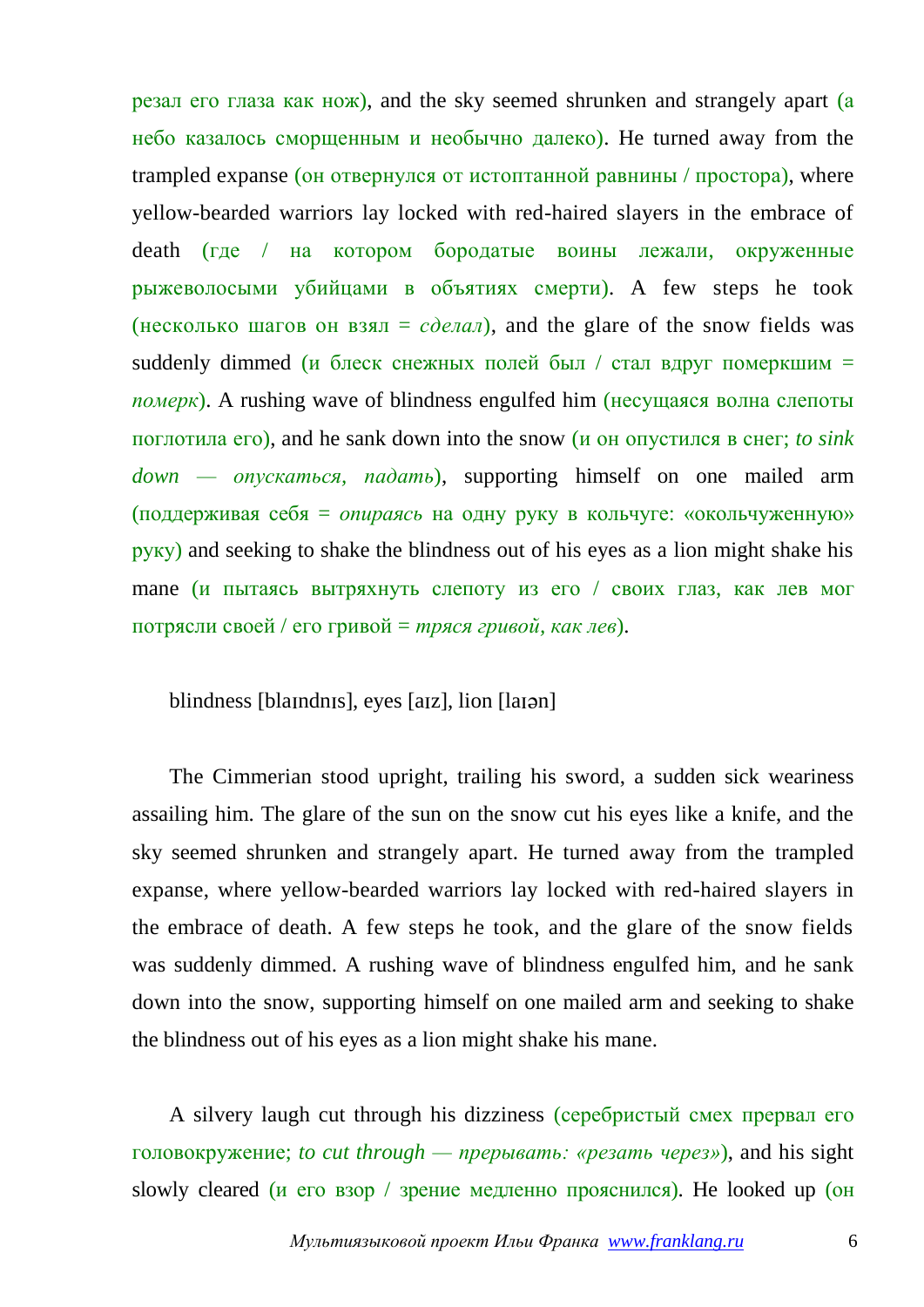посмотрел вверх); there was a strangeness about all the landscape that he could not place or define (/там/ была странность во всем пейзаже, которую он не мог оценить / соотнести или определить; *to place — определить приблизительно, соотнести, to define — определить*) — an unfamiliar tinge to earth and sky (незнакомый оттенок /к/ земли и неба). But he did not think long of this (но он не думал долго об этом). Before him, swaying like a sapling in the wind, stood a woman (перед ним, качаясь, как молодое деревце на ветру: «в ветру», стояла женщина). To his dazed eyes (к его удивленным глазам = *для его удивленных глаз*) her body was like ivory (ее тело было, как слоновая кость), and, save for a light veil of gossamer  $(\mu, \alpha)$  исключением / кроме легкого покрывала из газа<sup>1</sup>), she was naked as the day (она была обнаженной, как день  $=$  *полностью обнаженной*). Her slender feet were whiter than the snow they spurned (ее узкие ступни были белее, чем снег /который/ они топтали = *по которому они ступали*). She laughed down at the bewildered warrior with a laughter (она смеялась /вниз/ над смущенным воином /со/ смехом; *to laugh at — смеяться над*) that was sweeter than the rippling of silvery fountains and poisonous with cruel mockery (который был более нежным, чем журчание серебристых фонтанов, и ядовитым от жестокой насмешки: «с жестокой насмешкой»).

laugh  $[la: f]$ , sight [sait], earth  $[\theta: \theta]$ , woman [wuman], light [lait]

A silvery laugh cut through his dizziness, and his sight slowly cleared. He looked up; there was a strangeness about all the landscape that he could not place or define — an unfamiliar tinge to earth and sky. But he did not think long of this. Before him, swaying like a sapling in the wind, stood a woman. To his dazed eyes her body was like ivory, and, save for a light veil of gossamer, she was naked as the day. Her slender feet were whiter than the snow they spurned. She laughed

1

<sup>1</sup> Разновидность очень тонкого прозрачного шелка.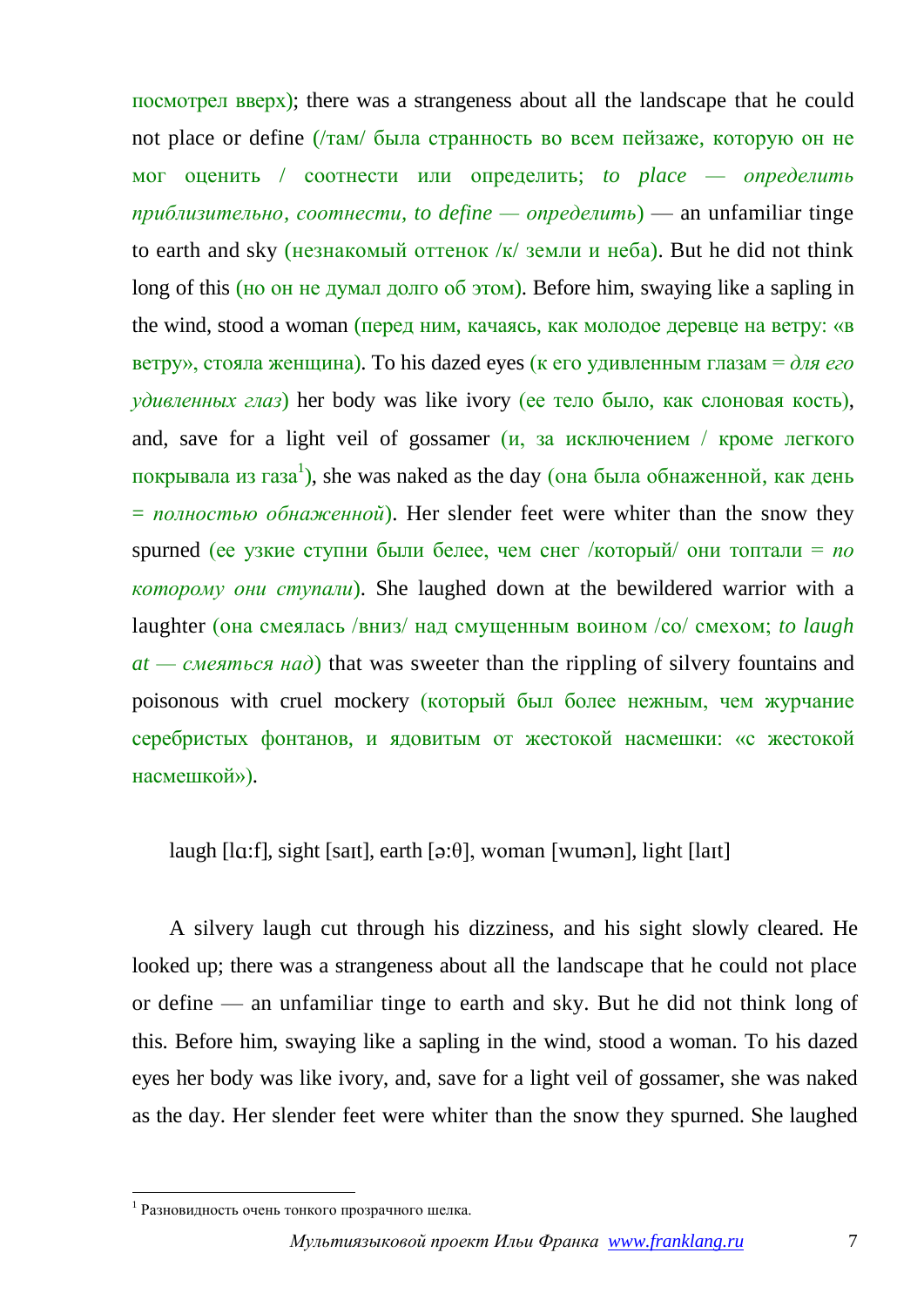down at the bewildered warrior with a laughter that was sweeter than the rippling of silvery fountains and poisonous with cruel mockery.

'Who are you?' (кто есть / кем являешься ты? =  $\kappa$ *mo mы?*) asked the Cimmerian (спросил киммериец). 'Whence come you?' (откуда приходишь ты = *откуда ты взялась*?)

'What matter?' (какое дело? = *а в чем дело / а что такое*?) Her voice was more musical than a silver-stringed harp (ее голос был более музыкальный, чем арфа с серебряными струнами: «серебро-струнная»), but edged with cruelty (но колкий от жестокости: «с жестокостью»).

'Call up your men,' (зови твоих людей) said he grasping his sword (сказал он, хватая свой меч). 'Though my strength fails me, yet they shall not take me alive (хотя моя сила изменяет мне, но они не возьмут меня живьем / живым). I see that you are of the Vanir (я вижу, /что/ ты из Ваниров).'

'Have I said so?' (я сказала так?; *to say — сказать*)

call  $[co:1]$ , your  $[i \in ]$ , though  $[\delta \ni \in ]$ 

'Who are you?' asked the Cimmerian. 'Whence come you?'

'What matter?' Her voice was more musical than a silver-stringed harp, but edged with cruelty.

'Call up your men,' said he grasping his sword. 'Though my strength fails me, yet they shall not take me alive. I see that you are of the Vanir.'

'Have I said so?'

His gaze went again to her unruly locks (его взгляд пошел снова = *вернулся* к ее буйным локонам), which at first glance he had thought to be red (которые при первом взгляде он подумал быть рыжими = *ему показались рыжими*). Now he saw that they were neither red nor yellow but a glorious compound of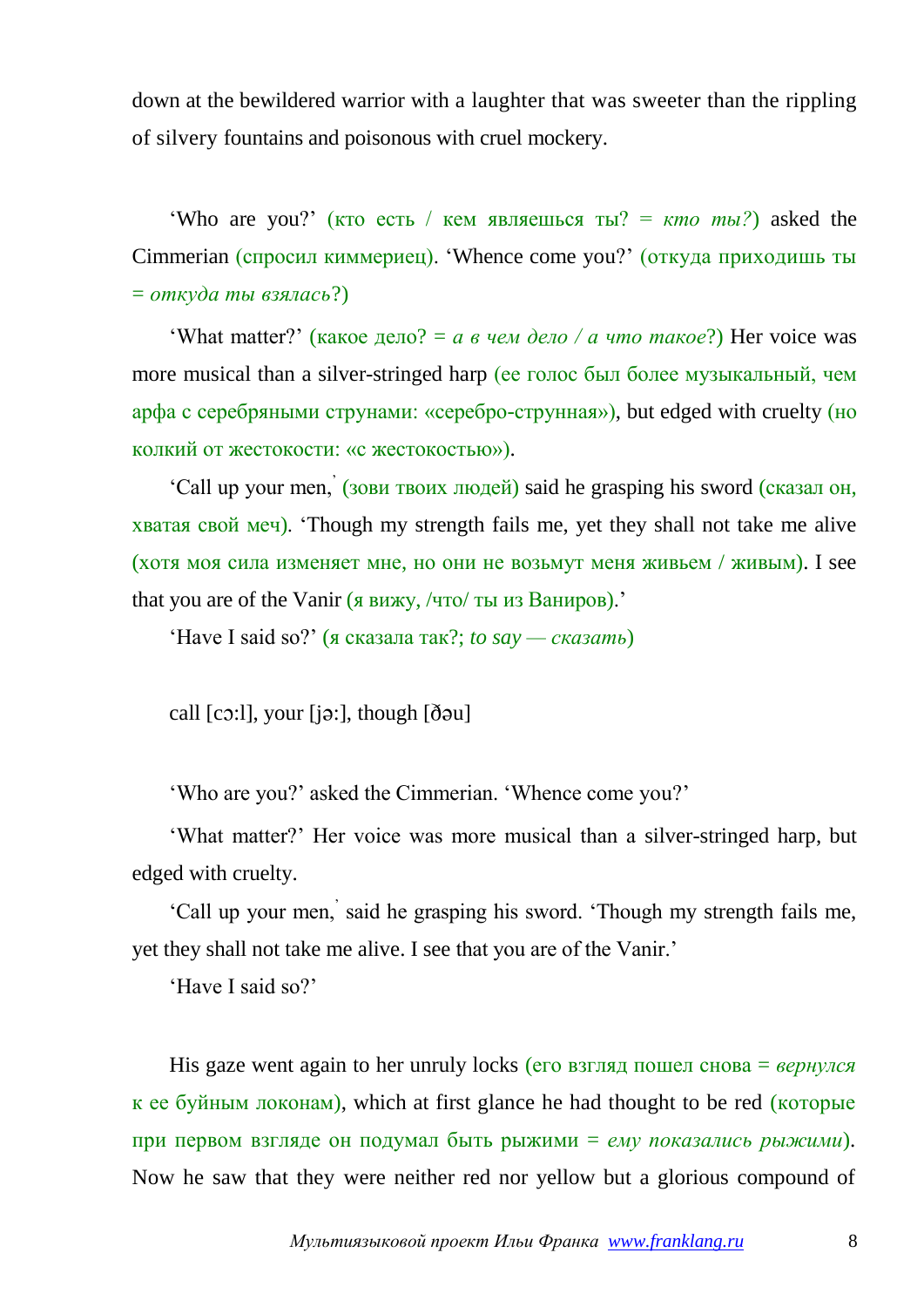both colors (теперь он видел, что они были ни рыжими, ни желтыми, а восхитительной смесью обоих цветов). He gazed spellbound (он смотрел / уставился, зачарованный). Her hair was like elfin gold (ее волосы были подобны эльфийскому золоту); the sun struck it so dazzlingly that he could scarcely bear to look upon it (солнце сверкало /на/ них так ослепительно, что он мог едва вынести смотреть на них = *что он едва мог смотреть на них*). Her eyes were likewise neither wholly blue nor wholly gray (ее глаза были /подобно/ ни совсем голубые, ни совсем серые), but of shifting colors and dancing lights and clouds of colors he could not have named (но из меняющихся цветов и танцующих огней, и множества оттенков /которые/ он не мог бы назвать). Her full red lips smiled (ее полные красные губы улыбались), and from her slender feet to the blinding crown of her billowy hair (а от ее узких ступней до ослепительной короны ее колышущихся волос), her ivory body was as perfect as the dream of a god (ее тело цвета слоновой кости было совершенно как мечта бога; *ivory — слоновая кость, цвет слоновой кости*). Conan's pulse hammered in his temples (пульс Конана (за)стучал в /его/ висках).

# thought  $[\theta \circ t]$ , could  $[k \circ d]$

His gaze went again to her unruly locks, which at first glance he had thought to be red. Now he saw that they were neither red nor yellow but a glorious compound of both colors. He gazed spellbound. Her hair was like elfin gold; the sun struck it so dazzlingly that he could scarcely bear to look upon it. Her eyes were likewise neither wholly blue nor wholly gray, but of shifting colors and dancing lights and clouds of colors he could not have named. Her full red lips smiled, and from her slender feet to the blinding crown of her billowy hair, her ivory body was as perfect as the dream of a god. Conan's pulse hammered in his temples.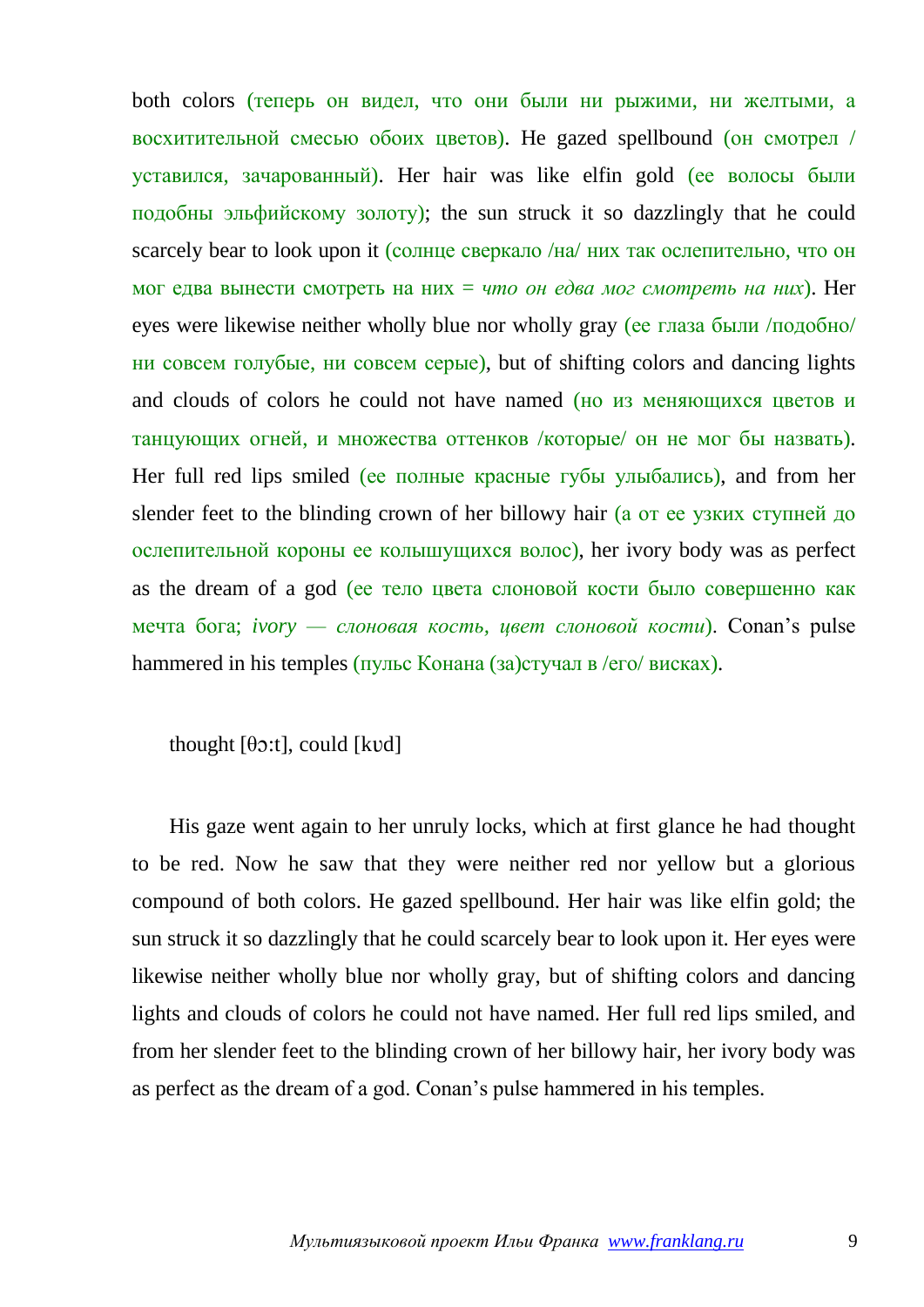'I cannot tell,' (я не могу сказать / разобрать) said he (сказал он), 'whether you are of Vanaheim and mine enemy, or of Asgard and my friend (/ли/ ты /являешься/ из Ванахейма и мой враг, или из Асгарда и мой друг). Far have I wandered (далеко я бродил / ходил; *to wander — бродить*), but a woman like you I have never seen (но женщину /такую/ как ты я никогда не видел: «я имею никогда виденной»; *to see — видеть*). Your locks blind me with their brightness (твои локоны / волосы ослепляют меня своим / их блеском). Never have I seen such hair, not even among the fairest daughters of the Asir. By Ymir —' (никогда я /не/ видел таких волос, /не/ даже среди прекраснейших дочерей Асира. Имиром = *клянусь Имиром*)

whether [we $\delta \vartheta$ ], friend [frend], among [ $\vartheta$ 'm  $\vartheta$ n]

'I cannot tell,' said he, 'whether you are of Vanaheim and mine enemy, or of Asgard and my friend. Far have I wandered, but a woman like you I have never seen. Your locks blind me with their brightness. Never have I seen such hair, not even among the fairest daughters of the Asir. By Ymir —'

'Who are you to swear by Ymir?' (кто ты, чтобы клясться Имиром?) she mocked (она насмехалась). 'What know you of the gods of ice and snow (что знаешь ты о богах льда и снега), you who have come up from the South to adventure among an alien people?' (ты, кто / который пришел с юга, чтобы искать приключений среди чужого народа?; *to adventure — рисковать, отважиться, искать приключений*)

adventure [əd'vent∫ə]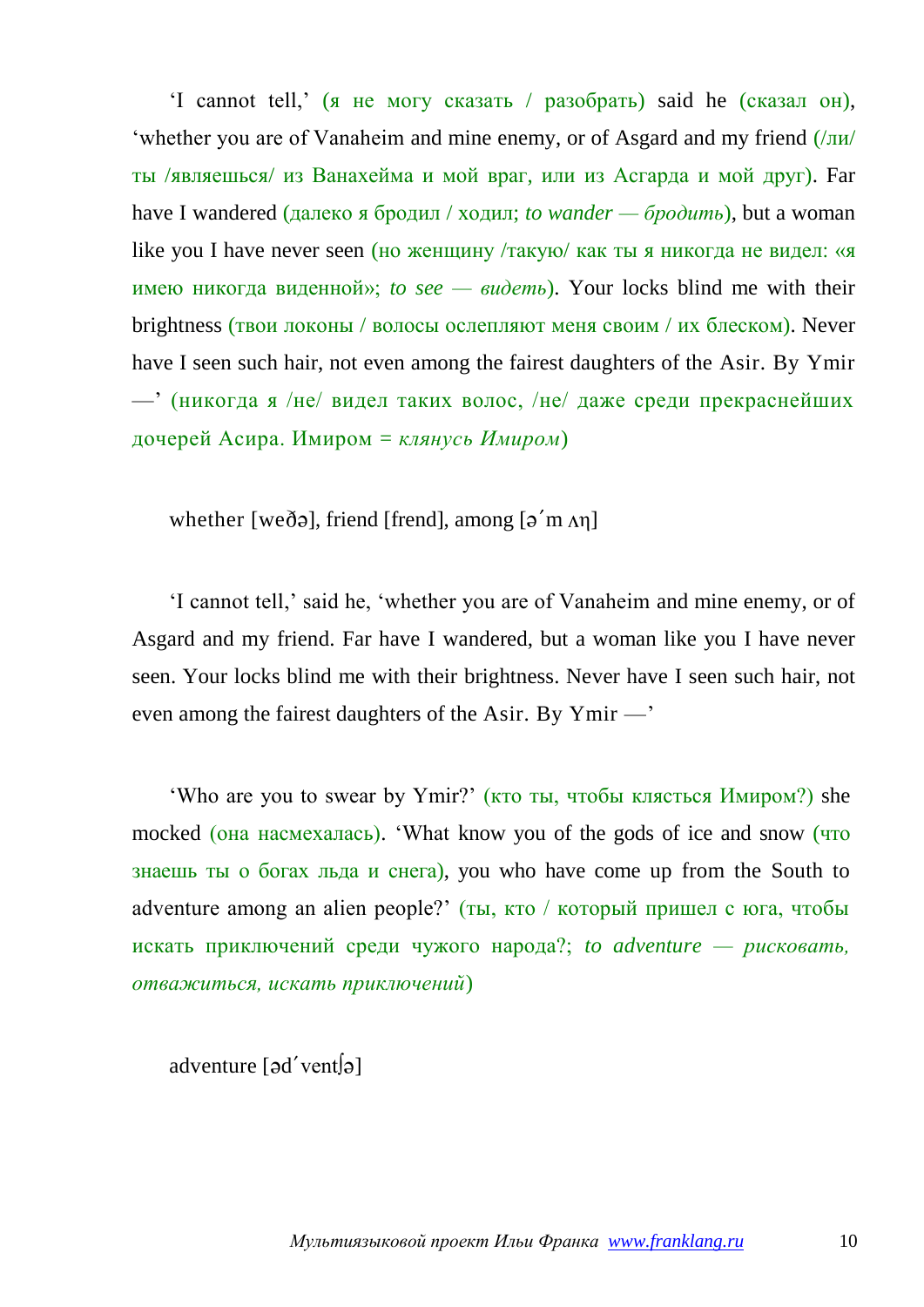'Who are you to swear by Ymir?' she mocked. 'What know you of the gods of ice and snow, you who have come up from the South to adventure among an alien people?'

'By the dark gods of my own race!' he cried in anger ((Клянусь) темными богами моей собственной расы! — он крикнул в гневе). 'Though I am not of the golden-haired Aesir (хотя я не из златоволосых асиров;  $I$  *am*  $\rightarrow$  *я являюсь / нахожусь от to be — быть*), none has been more forward in swordplay! (ни один / никто /не/ был более впереди = *более искусным в фехтовании*) This day I have seen fourscore men fall (сегодня: «этот день» я видел восемьдесят человек пасть / падать = *я видел, как пали / погибли* восемьдесят человек), and I alone have survived the field where Wulfhere's reavers met the wolves of Bragi (и я один пережил сражение / поле, где / в котором грабители Вулфхера встретили волков Браги; *to meet — встречать*). Tell me, woman, have you seen the flash of mail out across the snow plains, or seen armed men moving upon the ice?' (скажи мне, женщина, ты видела блеск кольчуги /снаружи/ через / на снежных равнинах, или видела вооруженных людей, движущихся по / на льду?)

wolves [wu:lvz]

'By the dark gods of my own race!' he cried in anger. 'Though I am not of the golden-haired Aesir, none has been more forward in swordplay! This day I have seen fourscore men fall, and I alone have survived the field where Wulfhere's reavers met the wolves of Bragi. Tell me, woman, have you seen the flash of mail out across the snow plains, or seen armed men moving upon the ice?'

'I have seen the hoarfrost glittering in the sun,' (я видела иней, сверкающий на солнце) she answered (она ответила), 'I have heard the wind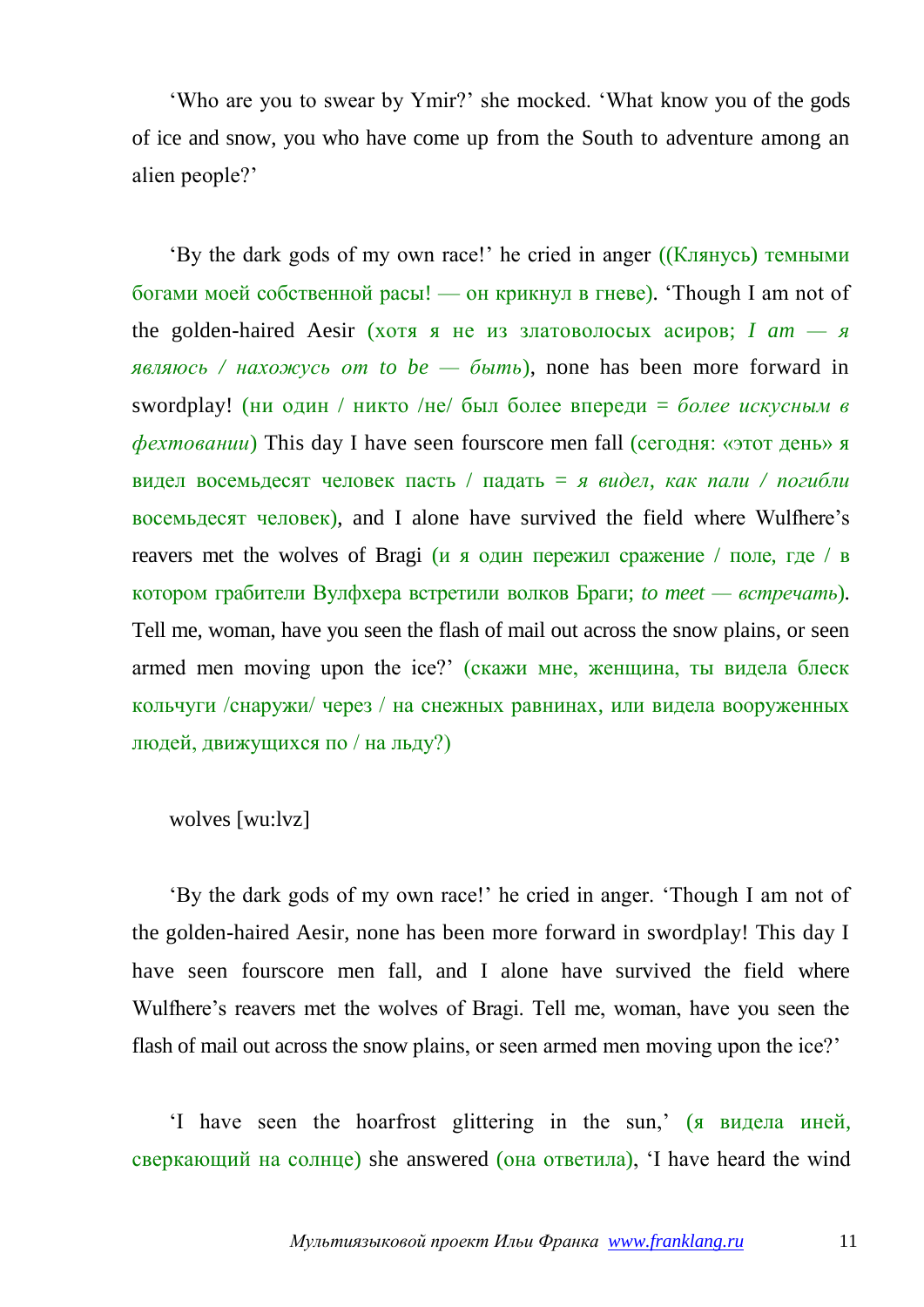whispering across the everlasting snows (я слышала ветер, шепчущий по / через вечные снега; *to hear — слышать*).'

He shook his head with a sigh (он покачал /его/ головой со вздохом). 'Niord should have come up with us before the battle joined (Ниорд должен был догнать нас, прежде чем битва началась; *to come up with — догнать*). I fear he and his fighting men have been ambushed (я боюсь, /что/ он и его сражающиеся люди = *бойцы* попали в засаду: «были нападены из засады»; *to ambush нападать из засады, устраивать засаду*). Wulfhere and his warriors lie dead... (Вулфхер и его воины лежат мертвые) I had thought there was no village within many leagues of this spot (я думал,  $\pi$ ам/ не было никакого селения в пределах многих лиг от этого места), for the war carried us far (так как война завела / занесла нас далеко); but you cannot have come a great distance over these snows (но ты не можешь прошла = *не может быть, чтобы ты прошла* большое расстояние через эти снега), naked as you are (обнаженная, как ты /есть/). Lead me to your tribe, if you are of Asgard, for I am faint with blows and the weariness of strife (отведи меня к твоему племени, если ты из Асгарда, так как я (о)слаб от ударов: «с ударами» и усталости от борьбы). '

answer  $[a:ns9]$ , heard  $[ha:d]$ , sigh  $[sai]$ 

'I have seen the hoarfrost glittering in the sun,' she answered, 'I have heard the wind whispering across the everlasting snows.'

He shook his head with a sigh. 'Niord should have come up with us before the battle joined. I fear he and his fighting men have been ambushed. Wulfhere and his warriors lie dead... I had thought there was no village within many leagues of this spot, for the war carried us far; but you cannot have come a great distance over these snows, naked as you are. Lead me to your tribe, if you are of Asgard, for I am faint with blows and the weariness of strife.'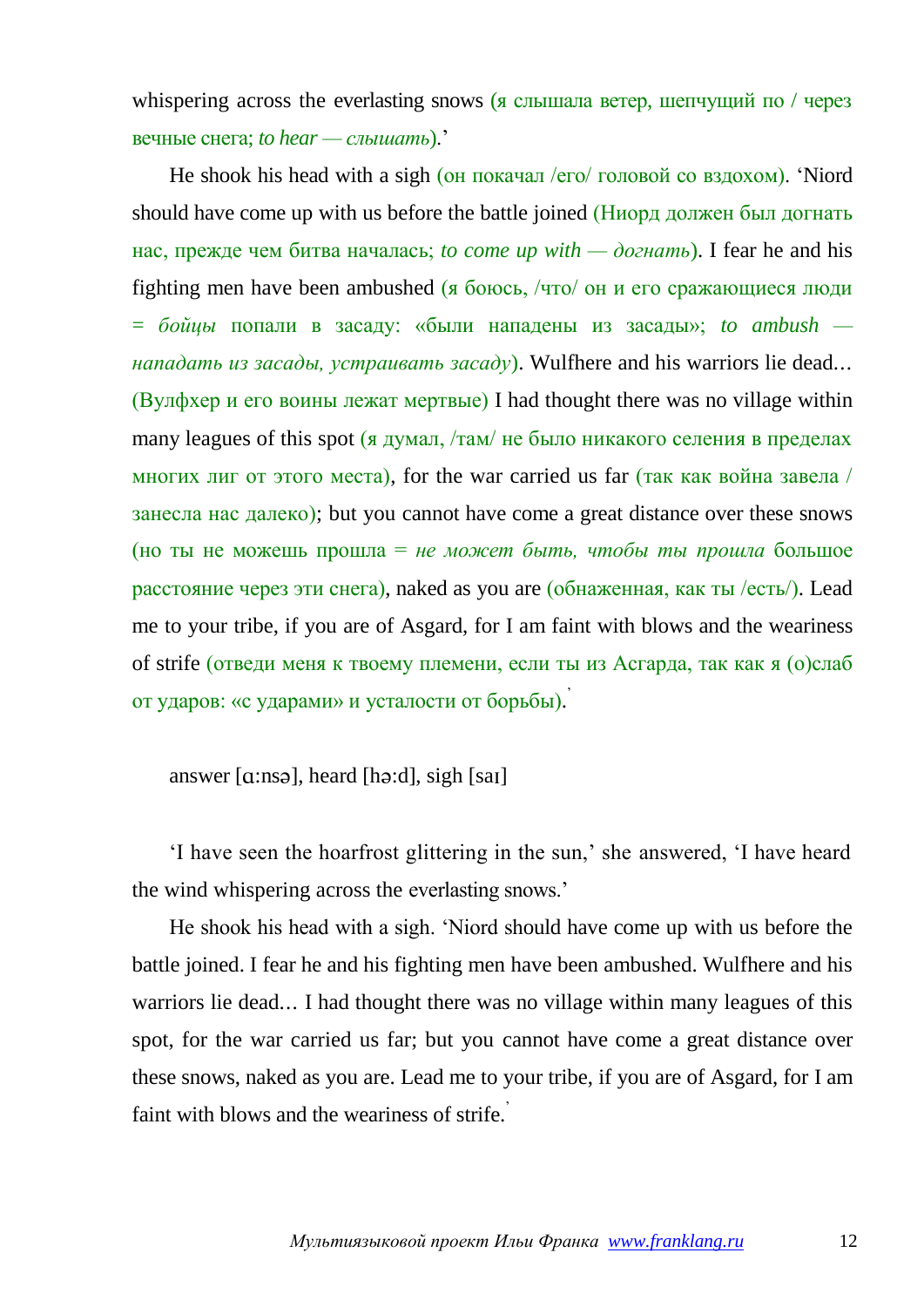'My village is further than you can walk, Conan of Cimmeria,' (мое селение /находится/ дальше, чем ты можешь пройти, Конан Киммерийский) she laughed (она засмеялась). Spreading her arms wide, she swayed before him (разведя /ее/ руки широко, она качалась перед ним), her golden head lolling sensuously and her scintillant eyes half shadowed beneath their long silken lashes (ее золотистая голова наклоняющаяся = *наклонялась* чувственно, а ее сверкающие глаза /были/ наполовину затененные /под/ /их/ длинными шелковистыми ресницами). 'Am I not beautiful, О man?' (являюсь я не прекрасной? = *разве я не прекрасна*, о мужчина?)

'Like dawn running naked on the snows,' (как заря, бегущая обнаженной по снегам) he muttered, his eyes burning like of a wolf (он пробормотал, его глаза горящие = *горели* как те / таковые волка; *those — те, заменяет повторяющееся существительное во множественном числе*).

Then why do you not rise and follow me? (тогда почему ты не встаешь и не следуешь за мной?; *to follow — следовать / идти за*) Who is the strong warrior who falls down before me?' (кто /есть/ тот сильный воин, кто / который падает = *падет* /вниз/ передо мной) she chanted in maddening mockery (она говорила нараспев со сводящей с ума издевкой / насмешкой: «в сводящей с ума издевке»; *to chant — петь, говорить нараспев*). 'Lie down and die in the snow with the other fools, Conan of the black hair  $(\overline{\text{IMT}} / \text{BHI}) / \overline{\text{H}}$   $\overline{\text{M}}$   $\overline{\text{M}}$   $\overline{\text{M}}$   $\overline{\text{M}}$ снегу с остальными дураками, Конан с черными волосами: «черных волос»). You cannot follow where I would lead (ты не можешь пойти (за мной), куда я повела бы; *to lead — вести, would lead — повел (а, и) бы*).'

walk  $[w \circ k]$ , half  $[h \circ f]$ , beautiful  $[b]$ ju:tiful], would  $[w \circ d]$ 

'My village is further than you can walk, Conan of Cimmeria,' she laughed. Spreading her arms wide, she swayed before him, her golden head lolling sensuously and her scintillant eyes half shadowed beneath their long silken lashes. 'Am I not beautiful, О man?'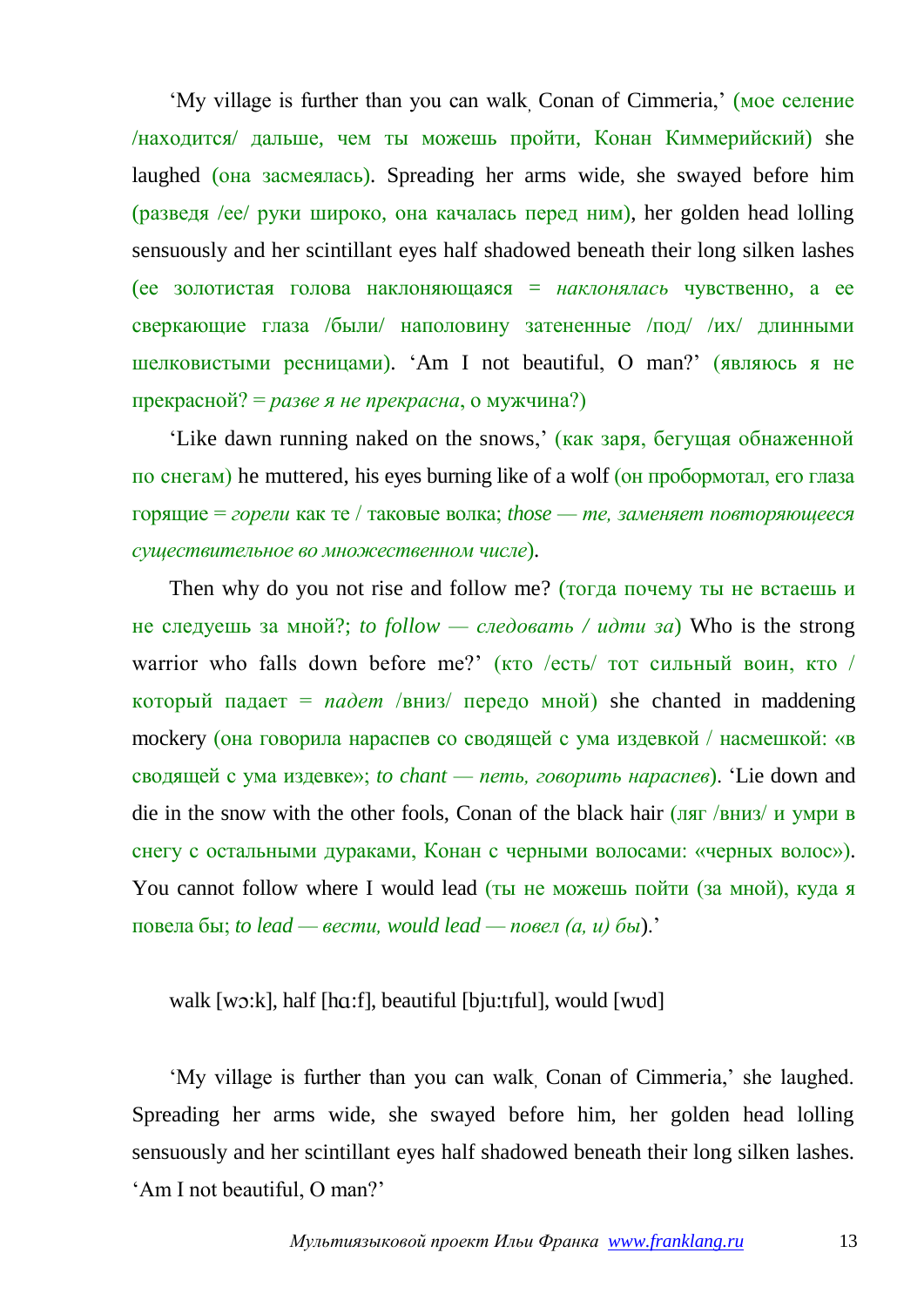'Like dawn running naked on the snows,' he muttered, his eyes burning like those of a wolf.

Then why do you not rise and follow me? Who is the strong warrior who falls down before me?' she chanted in maddening mockery. 'Lie down and die in the snow with the other fools, Conan of the black hair. You cannot follow where I would lead.

With an oath, the Cimmerian heaved himself up on his feet (с проклятиями киммериец поднял себя вверх на его ноги = *поднялся на ноги*), his blue eyes blazing, his dark scarred face contorted (его голубые глаза пылающие, его темное лицо в шрамах искаженное = *с пылающими голубыми глазами и искаженным лицом в шрамах*). Rage shook his soul (гнев потряс его душу), but desire for the taunting figure before him hammered at his temples and drove his wild blood fiercely through his veins (но желание / вожделение для / к дразнящей фигуре перед ним ударило в виски и погнало его дикую кровь яростно через / по венам). Passion fierce as physical agony flooded his whole being (страсть, яростная как /физическая/ агония, затопила всю его сущность), so that earth and sky swam red to his dizzy gaze (так что земля и небо поплыли красным к / перед его чувствующим головокружение взглядом; *dizzy — испытывающий головокружение, головокружительный, потрясенный*). In the madness that swept upon him, weariness and faintness were swept away (в безумии, что / которое охватило его, усталость и слабость были сметены; *to sweep away — смести, снести*).

oath  $[$  au $θ$ ]

With an oath, the Cimmerian heaved himself up on his feet, his blue eyes blazing, his dark scarred face contorted. Rage shook his soul, but desire for the taunting figure before him hammered at his temples and drove his wild blood fiercely through his veins. Passion fierce as physical agony flooded his whole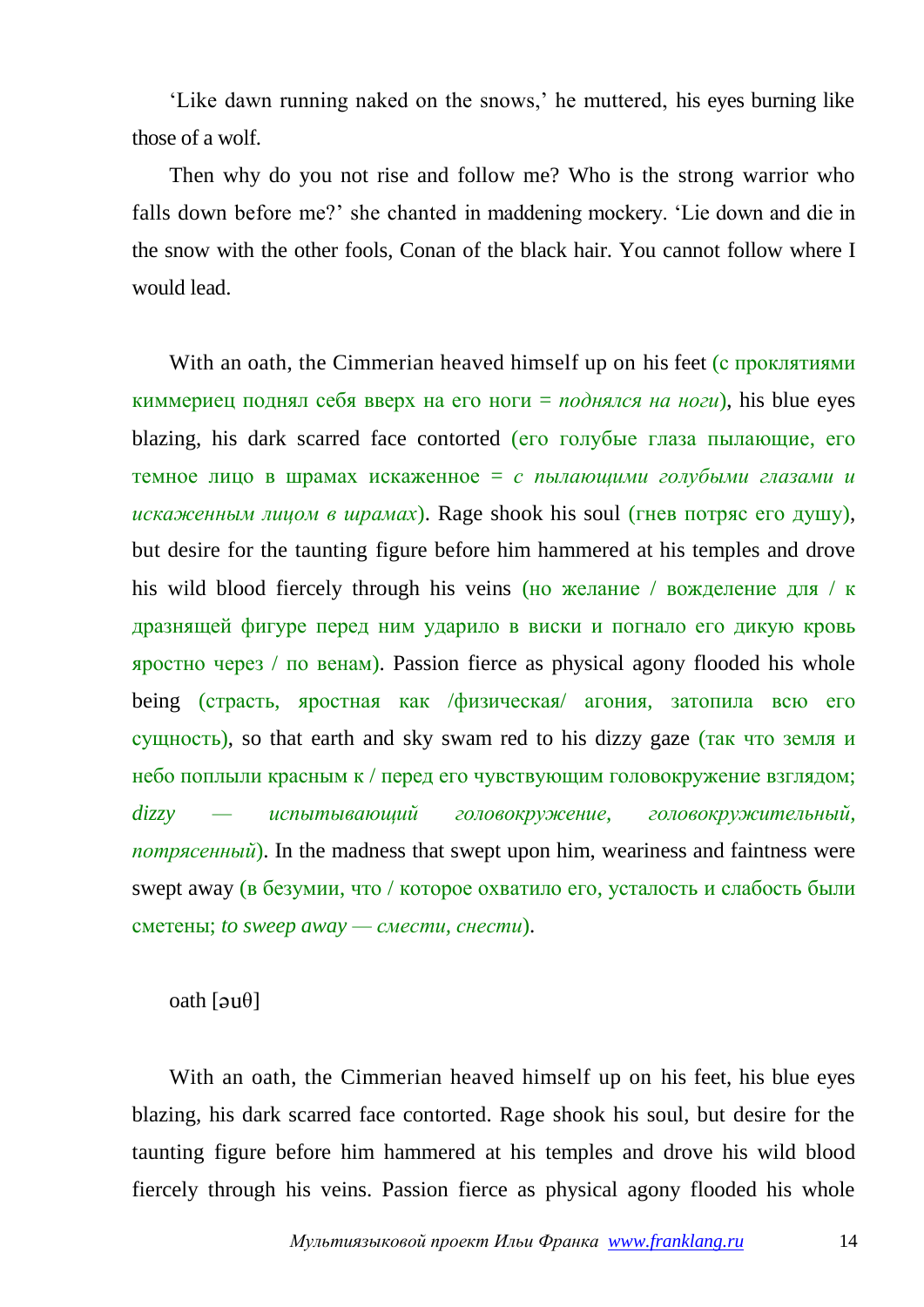being, so that earth and sky swam red to his dizzy gaze. In the madness that swept upon him, weariness and faintness were swept away.

He spoke no word as he sheathed his bloody sword and drove at her (он не сказал никакого / ни слова, когда вложил в ножны свой окровавленный меч и устремился к ней), fingers spread to grip her soft flesh (пальцы растопыренные = *растопырив пальцы*, чтобы схватить ее нежную плоть). With a shriek of laughter she leaped back and ran, laughing at him over her white shoulder (с визгом смеха = *с пронзительным / диким смехом* она отпрыгнула назад и побежала, смеясь над ним через /ее/ белое плечо). With a low growl, Conan followed (с низким рычанием Конан последовал (за ней)). He had forgotten the fight, forgotten the mailed warriors who lay in their blood, forgotten Niord and the reavers who failed to reach the battle (он забыл сражение, забыл воинов в кольчугах, кто / которые лежали в /их/ крови, забыл Ниорда и грабителей, кто / которые потерпели неудачу достичь битвы = *не смогли добраться до места битвы; to forget — забыть, to fail — не удаваться, не смочь, не получаться*). He thought only of the slender white shape, which seemed to float rather than run before him (он думал только о стройной белой фигуре, которая казалась плыть = *которая, казалось, скорее плывет*, чем бежит перед ним; *to think — думать*).

word [wə:d], shriek  $[fr: k]$ 

He spoke no word as he sheathed his bloody sword and drove at her, fingers spread to grip her soft flesh. With a shriek of laughter she leaped back and ran, laughing at him over her white shoulder. With a low growl, Conan followed. He had forgotten the fight, forgotten the mailed warriors who lay in their blood, forgotten Niord and the reavers who failed to reach the battle. He thought only of the slender white shape, which seemed to float rather than run before him.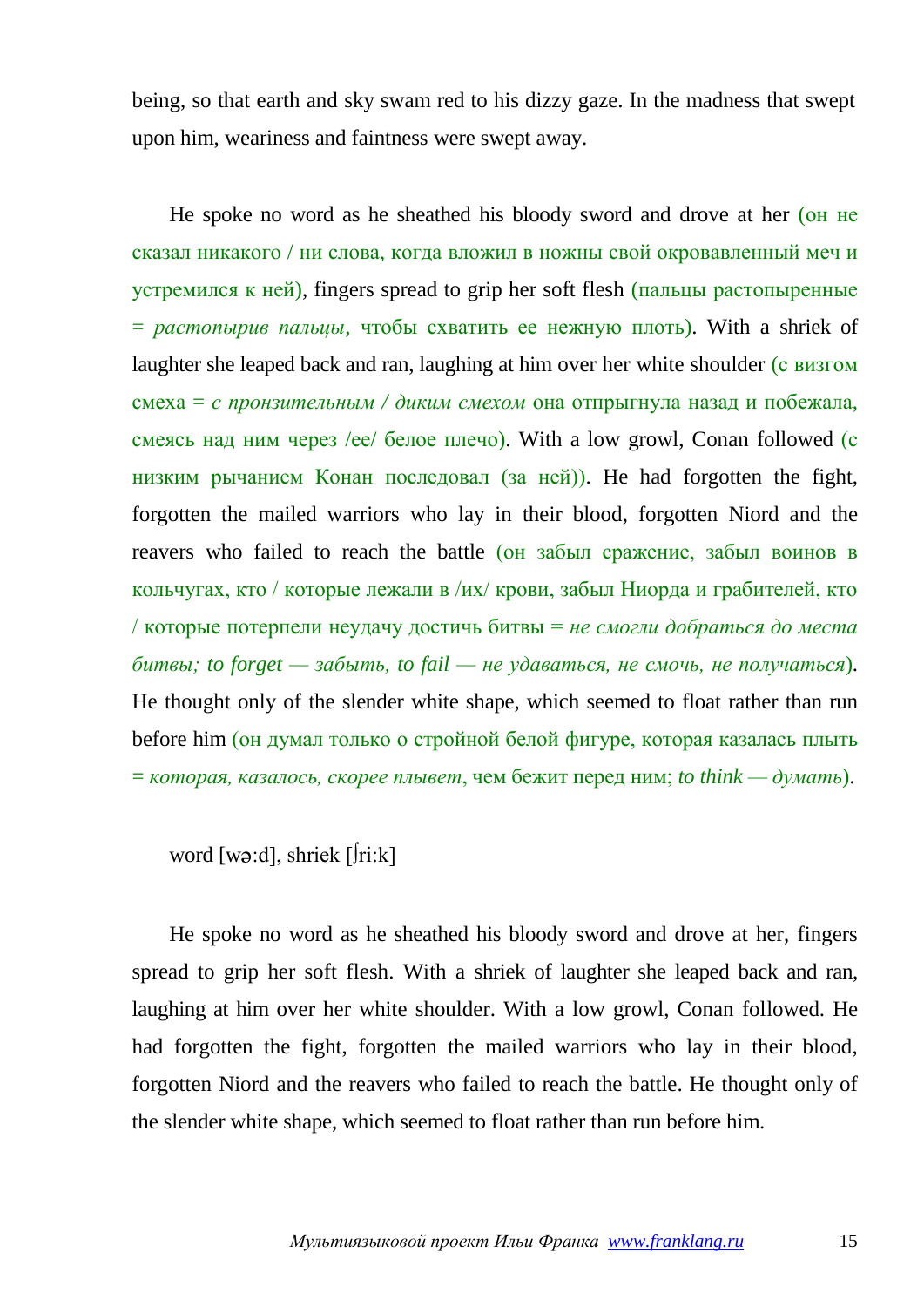Out across the blinding-white plain the chase led (/наружу/ через ослепительно-белую равнину погоня вела; *to lead — вести*). The trampled red field fell out of sight behind him (истоптанное красное поле пропало из вида за ним; *to fall out of sight — пропасть из виду*), but still Conan kept on with the silent tenacity of his race (но все-таки Конан продолжал упорно безмолвное состязание в беге: «продолжал с безмолвным упорством его состязания в беге»; *to keep on — продолжать*). His mailed feet broke through the frozen crust (его покрытые броней ноги проламывали замерший снежный наст; *to break — ломать*); he sank deep in the drifts and forged through them by sheer brute strength (он погружался глубоко в сугробы и продвигался сквозь них абсолютно грубой силой; *by — предлог-показатель творительного падежа — кем, чем?*). But the girl danced across the snow, light as a feather floating on a pool (но девушка танцевала на снегу, легкая как перышко, плывущее на / по поверхности пруда); her naked feet barely left their imprint on the hoarfrost that overlaid the crust (ее босые ступни лишь оставляли /их/ отпечаток на инее, который покрывал наст). Despite the fire in his veins (несмотря на огонь в его венах), the cold bit through the warrior's mail and fur-lined tunic (холод кусал сквозь кольчугу воина и тунику на меховой подкладке); but the girl in her gossamer veil ran as lightly and as gaily as if she danced through the palms and rose gardens of Poitain (но девушка в своем / ее газовом покрывале бежала так легко и так весело, как если бы она танцевала через = *среди* пальм и розариев Пуатена).

palm  $[pa:m]$ , behind  $[bi'hand]$ , lightly  $[la II]$ 

Out across the blinding-white plain the chase led. The trampled red field fell out of sight behind him, but still Conan kept on with the silent tenacity of his race. His mailed feet broke through the frozen crust; he sank deep in the drifts and forged through them by sheer brute strength. But the girl danced across the snow, light as a feather floating on a pool; her naked feet barely left their imprint on the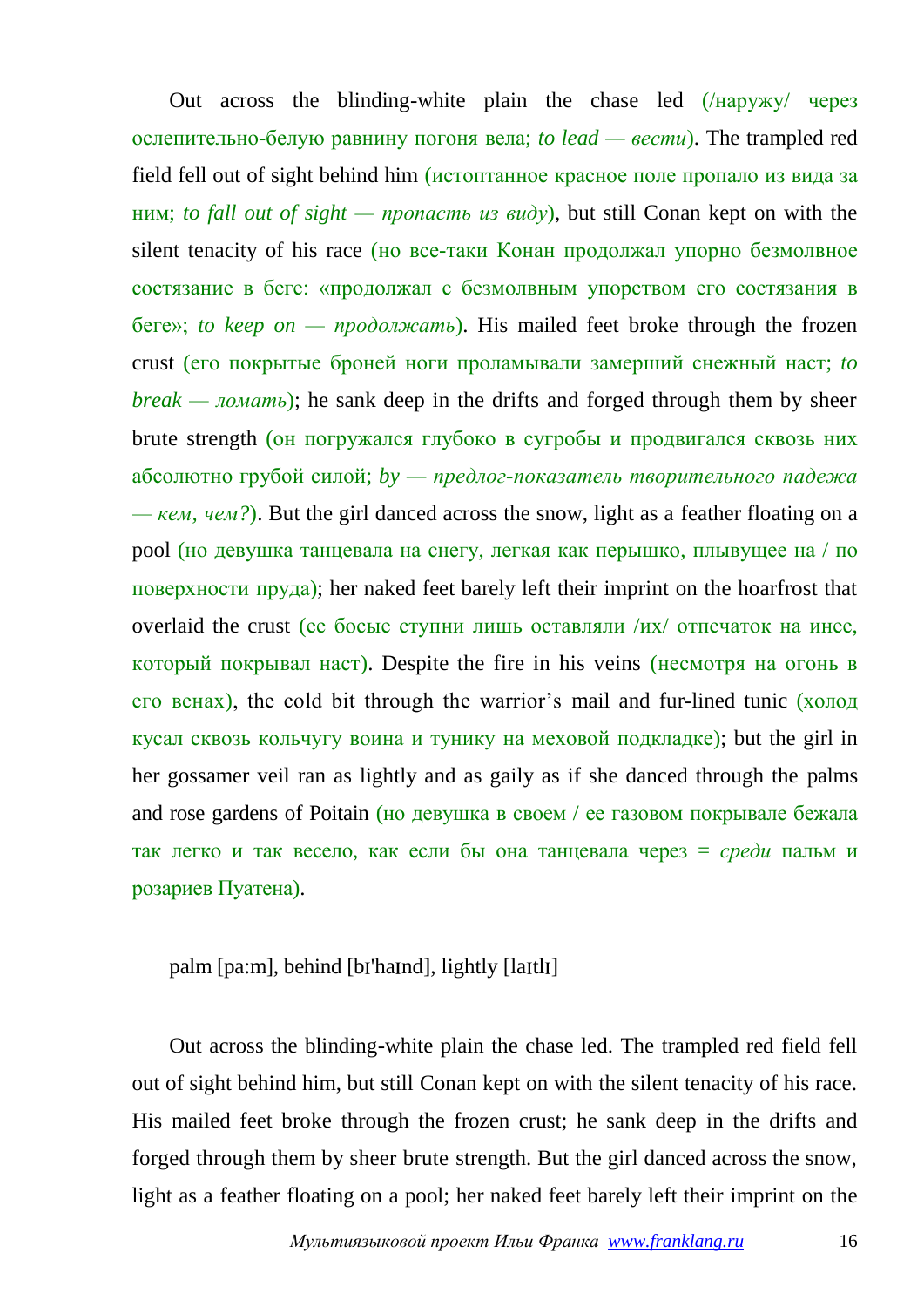hoarfrost that overlaid the crust. Despite the fire in his veins, the cold bit through the warrior's mail and fur-lined tunic; but the girl in her gossamer veil ran as lightly and as gaily as if she danced through the palms and rose gardens of Poitain.

On and on she led, and Conan followed (вперед и вперед: «на и на» она вела, а Конан следовал (за ней)). Black curses drooled through the Cimmerian's parched lips (черные проклятия сочились сквозь запекшиеся губы киммерийца). The great veins in his temples swelled and throbbed, and his teeth gnashed (большие вены в его висках раздувались и пульсировали, а его зубы скрежетали).

'You cannot escape me!' he roared (ты не можешь сбежать (от) меня! он рычал). 'Lead me into a trap and I'll pile the heads of your kinsmen at your feet! (веди меня в ловушку, и я сложу головы твоих родственников у твоих ног; *to pile* — *складывать стопкой, кучей*). Hide from me and I'll tear the mountains apart to find you! (спрячься от меня, и я разорву / разворошу горы, чтобы найти тебя!) I'll follow you to Hell itself!' (я последую (за) тобой до ада самого = *до самого ада*!)

great [greit], heads [hedz], find [faind]

On and on she led, and Conan followed. Black curses drooled through the Cimmerian's parched lips. The great veins in his temples swelled and throbbed, and his teeth gnashed.

'You cannot escape me!' he roared. 'Lead me into a trap and I'll pile the heads of your kinsmen at your feet! Hide from me and I'll tear the mountains apart to find you! I'll follow you to Hell itself!'

Foam flew from the barbarian's lips (пена текла из губ варвара; *to flow течь*) as her maddening laughter floated back to him (когда ее сводящий с ума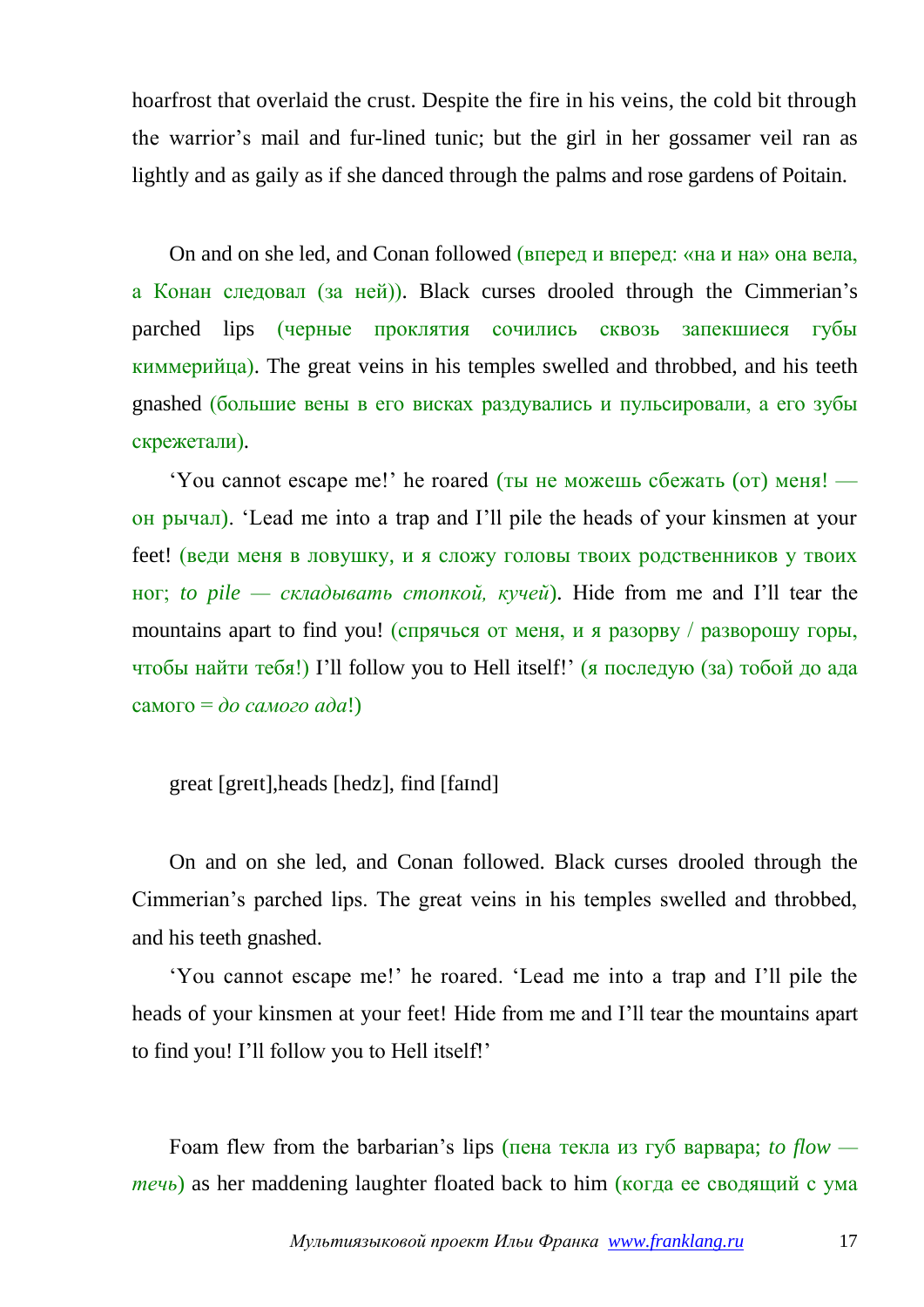смех проносился назад к нему = *доносился до него*). Farther and farther into the wastes she led him (дальше и дальше в пустоши она вела его). As the hours passed and the sun slid down its long slant to the horizon, the land changed (когда часы прошли и солнце скользнуло вниз (по) его длинному наклонному движению к горизонту = *по долгой дуге к горизонту*, земля изменилась); the wide plains gave way to low hills, marching upward in broken ranges (широкие равнины дали дорогу = *уступили (место)* низким холмам, идя вперед в ломаных цепях = *поднимаясь неровными цепями*; *to give way уступать, поддаваться*). Far to the north he caught a glimpse of towering mountains, their eternal snows blue with distance and pink in the rays of the bloodred setting sun (далеко к северу он поймал проблеск = *заметил* высокие горы, их вечные снега голубые на расстоянии: «с расстоянием» и розовые в лучах кроваво-красного заходящего солнца). In the darkling skies above them shone the flaring rays of the aurora (в темнеющих небесах над ними сияли яркие лучи зари; *to shine — светить, сиять*). They spread fanwise into the sky — frosty blades of cold, flaming light, changing in color, growing and brightening (они распространяли, как опахало: «опахало-подобно» в небо — морозные лезвия холода, пылающий свет, изменяющийся в цвете = *меняющий цвет*, поднимающийся и яркий).

hours [au $\varphi$ z], caught [k $\varphi$ :t], brighten [braitn]

Foam flew from the barbarian's lips as her maddening laughter floated back to him. Farther and farther into the wastes she led him. As the hours passed and the sun slid down its long slant to the horizon, the land changed; the wide plains gave way to low hills, marching upward in broken ranges. Far to the north he caught a glimpse of towering mountains, their eternal snows blue with distance and pink in the rays of the blood-red setting sun. In the darkling skies above them shone the flaring rays of the aurora. They spread fanwise into the sky — frosty blades of cold, flaming light, changing in color, growing and brightening.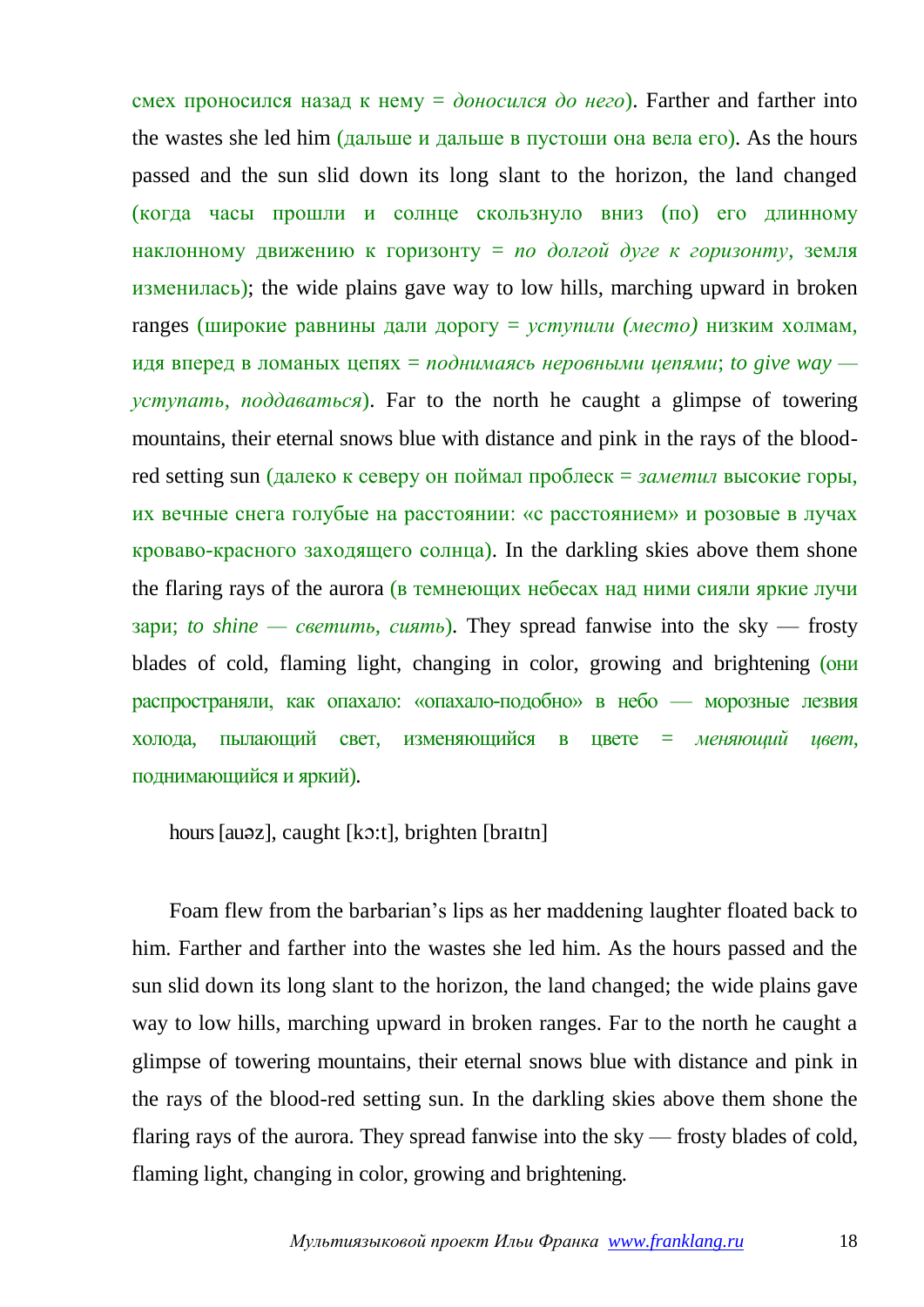Above him the skies glowed and crackled with strange lights and gleams (над ним небеса пылали и вспыхивали /со/ странными огнями и проблесками). The snow shone weirdly: now frosty blue, now icy crimson, now cold silver (снег сиял причудливо: то морозно синим, то ледяным малиновым, то холодным серебряным (цветом)). Through a shimmering, icy realm of enchantment Conan plunged doggedly onward (сквозь мерцающее ледяное царство волшебства / магии Конан бросился упрямо вперед), in a crystalline maze where the only reality was the white body dancing across the glittering snow beyond his reach — ever beyond his reach (в кристаллический лабиринт, где единственной реальностью было белое тело, танцующее по сверкающему снегу вне /его/ досягаемости всегда вне /его/ досягаемости).

above  $\lceil \theta'$ b $\Delta v \rceil$ , realm  $\lceil \text{relm} \rceil$ 

Above him the skies glowed and crackled with strange lights and gleams. The snow shone weirdly: now frosty blue, now icy crimson, now cold silver. Through a shimmering, icy realm of enchantment Conan plunged doggedly onward, in a crystalline maze where the only reality was the white body dancing across the glittering snow beyond his reach — ever beyond his reach.

He did not wonder at the strangeness of it all — not even when two gigantic figures rose up to bar his way (он не удивился странности этого всего  $-$  /не/ даже когда две гигантских фигуры поднялись, (чтобы) преградить его путь = *ему путь*). The scales of their mail were white with hoarfrost; their helmets and axes were covered with ice (чешуйки / пластинки их кольчуги были белыми от инея: «с инеем», их шлемы и секиры были покрыты /со/ льдом). Snow sprinkled their locks, in their beards were spikes of icicles, and their eyes were as cold as the lights that streamed above them (снег усеял их волосы, в их бородах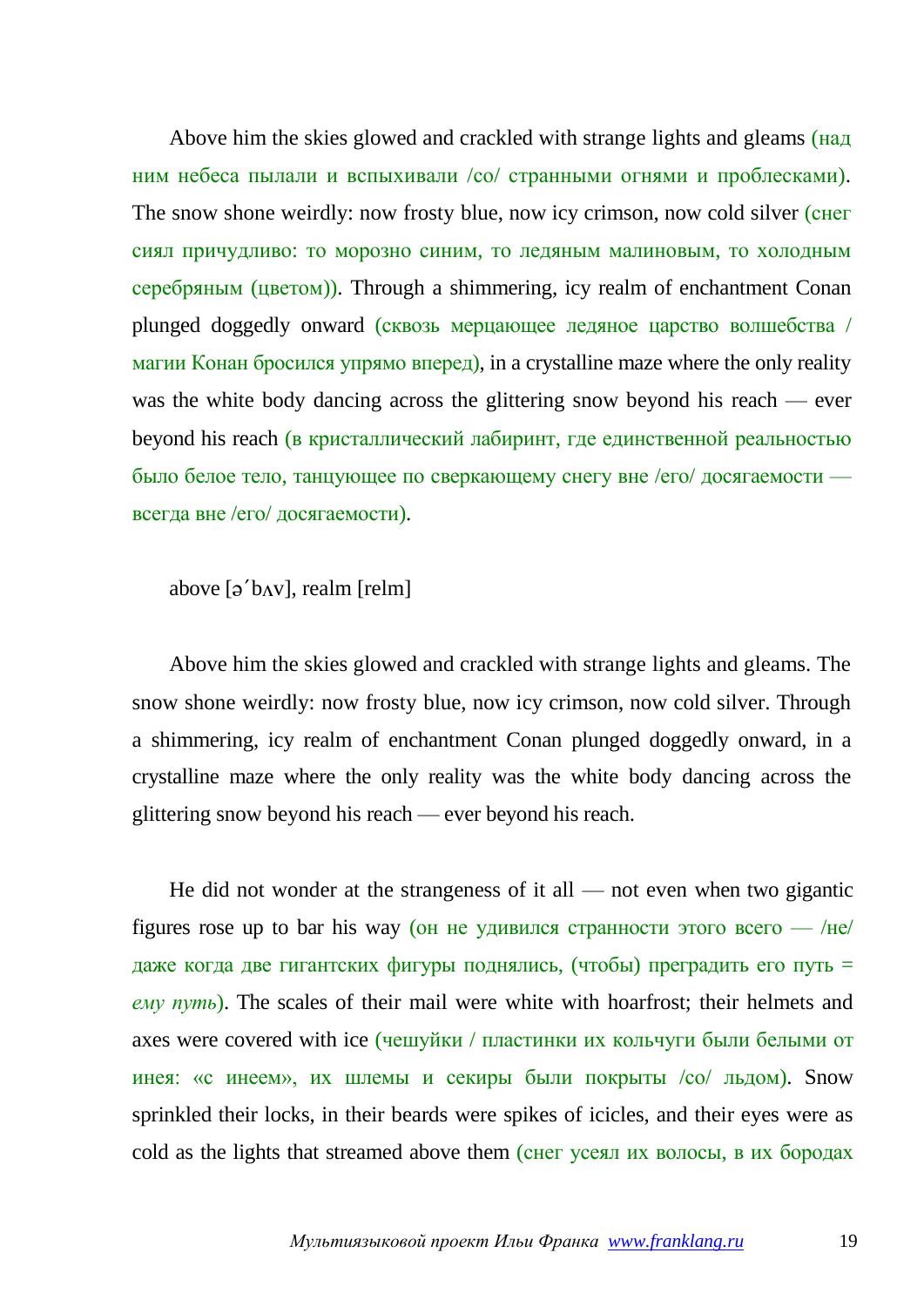были острия сосулек = *острые сосульки*, а их глаза были такими холодными, как огни, что / которые светились над ними).

even  $[i:vn]$ , wonder  $[w \land nda]$ , eyes  $[az]$ 

He did not wonder at the strangeness of it all — not even when two gigantic figures rose up to bar his way. The scales of their mail were white with hoarfrost; their helmets and axes were covered with ice. Snow sprinkled their locks, in their beards were spikes of icicles, and their eyes were as cold as the lights that streamed above them.

'Brothers!' cried the girl, dancing between them (братья! — закричала девушка, танцуя между ними). 'Look who follows! (смотрите, кто следует (за мной)!) I have brought you a man to slay! (я привела вам человека, чтобы убить!) Take his heart, that we may lay it smoking on our father's board!' (возьмите его сердце, чтобы мы могли положить его дымящимся на стол нашего отца!)

The giants answered with roars like the grinding of icebergs on a frozen shore (гиганты ответили рычанием, как скрежет айсбергов на замершем берегу). They heaved up their axes, shining in the starlight, as the maddened Cimmerian hurled himself upon them (они подняли /вверх/ /их/ секиры, сияющие в звездном свете, когда обезумевший киммериец бросил себя = *бросился* на них). A frosty blade flashed before his eyes, blinding him with its brightness, and he gave back a terrible stroke that sheared through his foe's leg at the knee (морозное лезвие вспыхнуло перед его глазами, ослепляя его своей яркостью, и он дал назад = *вернул* ужасный удар, который разрезал ногу его врага у колена).

brought [bro:t], foe [f $\partial u$ ], knee [ni:]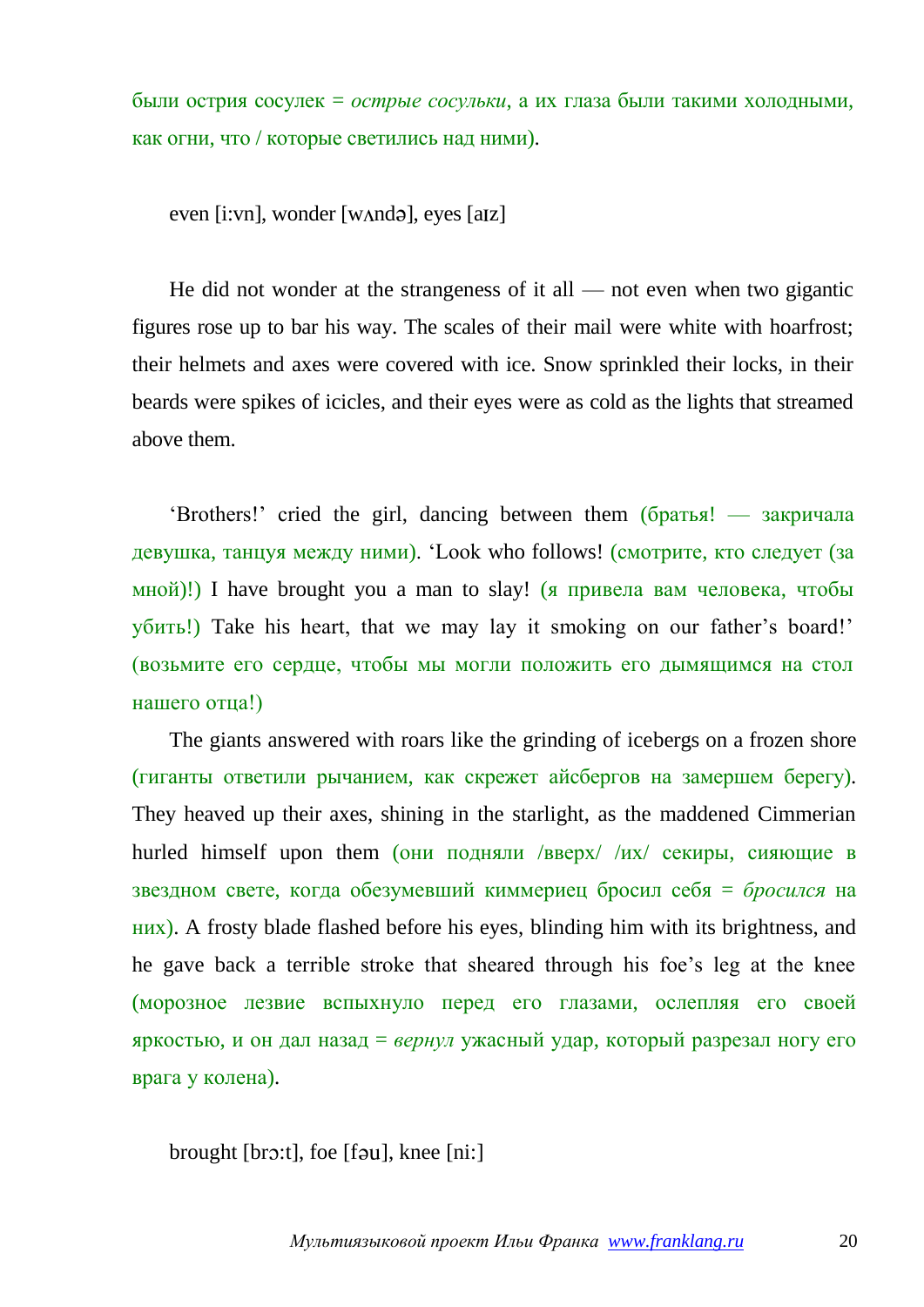'Brothers!' cried the girl, dancing between them. 'Look who follows! I have brought you a man to slay I Take his heart, that we may lay it smoking on our father's board!'

The giants answered with roars like the grinding of icebergs on a frozen shore. They heaved up their axes, shining in the starlight, as the maddened Cimmerian hurled himself upon them. A frosty blade flashed before his eyes, blinding him with its brightness, and he gave back a terrible stroke that sheared through his foe's leg at the knee.

With a groan, the victim fell (со стоном жертва упала), and at the same instant Conan was dashed into the snow (и в тот же момент Конан был сбит (с ног) в снег), his left shoulder numb from a glancing blow of the survivor's ax, from which the Cimmerian's mail had barely saved his life (его плечо онемевшее = *его плечо онемело* от скользящего удара секиры уцелевшего (противника), от которого кольчуга киммерийца едва спасла его жизнь = *ему жизнь*). Conan saw the remaining giant looming high above him like a colossus carved of ice, etched against the coldly glowing sky (Конан увидел оставшегося гиганта, маячившего высоко над ним как колосс, высеченный изо льда, запечатленный против = *на фоне* холодно пылающего неба). The ax fell — to sink through the snow and deep into the frozen earth as Conan buried himself aside and leaped to his feet (топор рухнул — чтобы погрузиться сквозь снег и глубоко в замершую землю, когда Конан скрыл себя = *скрылся* в сторону = *откатился в сторону* и вскочил на ноги: «к его ногам»). The giant roared and wrenched his ax free; but, even as he did, Conan's sword sang down (гигант взревел и вывернул его топор свободным = *высвободил* топор, но как раз, когда он сделал /это/, меч Конана просвистел вниз; *to sing — петь, свистеть о пуле / снаряде / мече, гудеть о ветре*). The giant's knees bent, and he sank slowly into the snow, which turned crimson with the blood that gushed from his half-severed neck (колени гиганта подогнулись, и он опустился медленно в снег, который превратился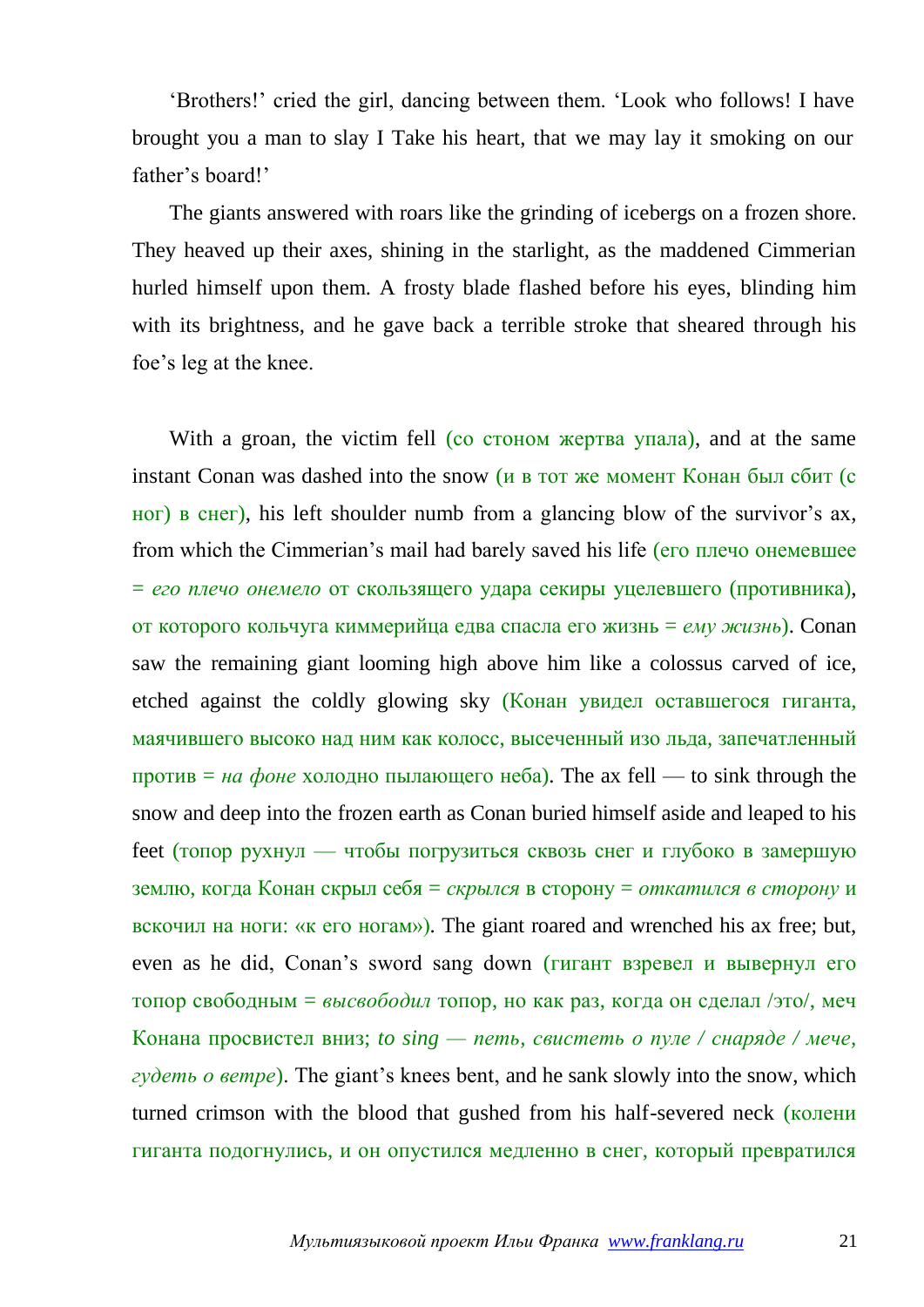кровавым = *стал кроваво-красным* от крови: «с кровью», которая хлынула из его наполовину перерубленной шеи).

numb  $[n\Delta m]$ , high  $[ha]$ , crimson  $[krImzn]$ 

With a groan, the victim fell, and at the same instant Conan was dashed into the snow, his left shoulder numb from a glancing blow of the survivor's ax, from which the Cimmerian's mail had barely saved his life. Conan saw the remaining giant looming high above him like a colossus carved of ice, etched against the coldly glowing sky. The ax fell — to sink through the snow and deep into the frozen earth as Conan buried himself aside and leaped to his feet. The giant roared and wrenched his ax free; but, even as he did, Conan's sword sang down. The giant's knees bent, and he sank slowly into the snow, which turned crimson with the blood that gushed from his half-severed neck.

Conan wheeled to see the girl standing a short distance away, staring at him in wide-eyed horror, all the mockery gone from her face (Конан повернулся, чтобы увидеть девушку, стоящую на небольшом расстоянии от него: «короткое расстояние прочь», уставившуюся на него, широко раскрыв от ужаса глаза: «в широкоглазом ужасе», вся насмешка ушедшая с ее лица = *сошла с ее лица*). He cried out fiercely, and drops of blood flew from his sword as his hand shook in the intensity of his passion (он закричал яростно<sup>1</sup>, и капли крови стекли с его меча, когда его рука затряслась в силе = *от силы* его страсти).

'Call the rest of your brothers!' he cried (зови остаток = *остальных* твоих братьев! — он крикнул). T'll give their hearts to the wolves! (я отдам их сердца /к/ волкам!) You cannot escape me...' (ты не можешь ускользнуть / убежать (от) меня).

1

 $1$  Помните, как кричал Тарзан. Теперь страшно?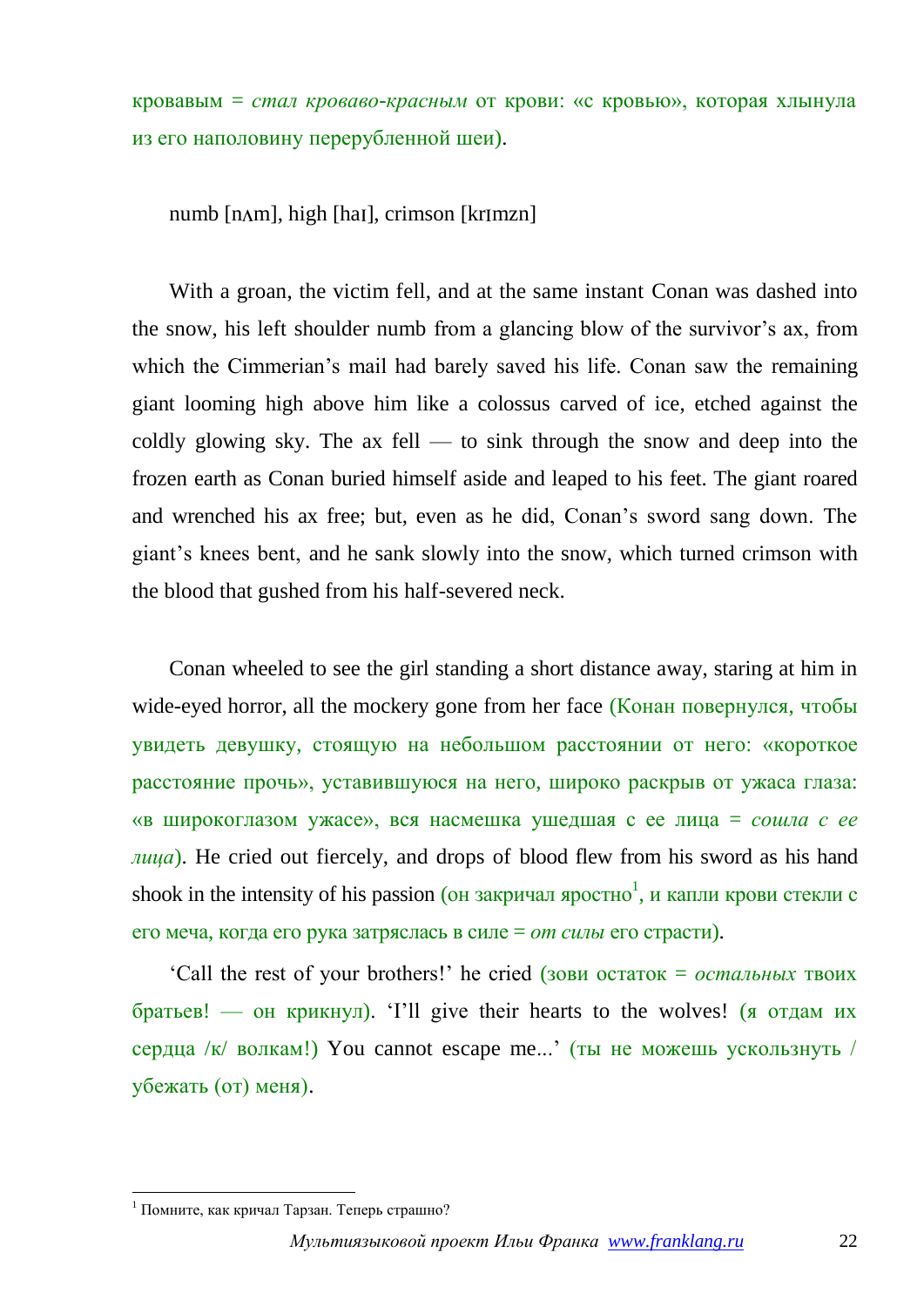flew [flu:], shook  $\lceil \nu k \rceil$ , brother  $\lceil \nu k \rceil$ 

Conan wheeled to see the girl standing a short distance away, staring at him in wide-eyed horror, all the mockery gone from her face. He cried out fiercely, and drops of blood flew from his sword as his hand shook in the intensity of his passion.

'Call the rest of your brothers!' he cried. 'I'll give their hearts to the wolves! You cannot escape me...'

With a cry of fright, she turned and ran fleetly (с криком испуга она повернулась и побежала быстро). She did not laugh now, nor mock him over her white shoulder (она не смеялась теперь, ни насмехалась (над) ним через /ее/ белое плечо). She ran as for her life (она бежала, как ради ее жизни = *спасая собственную жизнь*). Although he strained every nerve and thew (хотя он напрягал каждый нерв и мускул), until his temples were like to burst and the snow swam red to his gaze (пока его виски (не) были готовы взорваться: «были похожи взорваться», а снег поплыл красным к его взгляду = *а снег не стал красным перед его взглядом; to swim — плыть*), she drew away from him, dwindling in the witch-fire of the skies until she was a figure no bigger than a child, then a dancing white flame on the snow, then a dim blur in the distance (она уносилась прочь от него, уменьшаясь в колдовском огне небес, пока /она/ (не) была = *стала* фигурой не более, чем ребенок = *размером с ребенка*, потом танцующим белым пламенем на снегу, потом смутным пятном вдали: «в расстоянии»; *to drive away — уноситься*). But, grinding his teeth until the blood started from his gums, Conan reeled on, until he saw the blur grow to a dancing white flame, and the flame to a figure as big as a child (но скрипя /его/ зубами, пока кровь (не) пошла из десен, Конан шел нетвердой походкой дальше, пока (не) увидел пятно расти к танцующему белому пламени = *пока не увидел, как пятно выросло в танцующее белое пламя*, а пламя в фигуру такую большую как ребенок = *размером с ребенка*; *to reel — идти шатаясь,*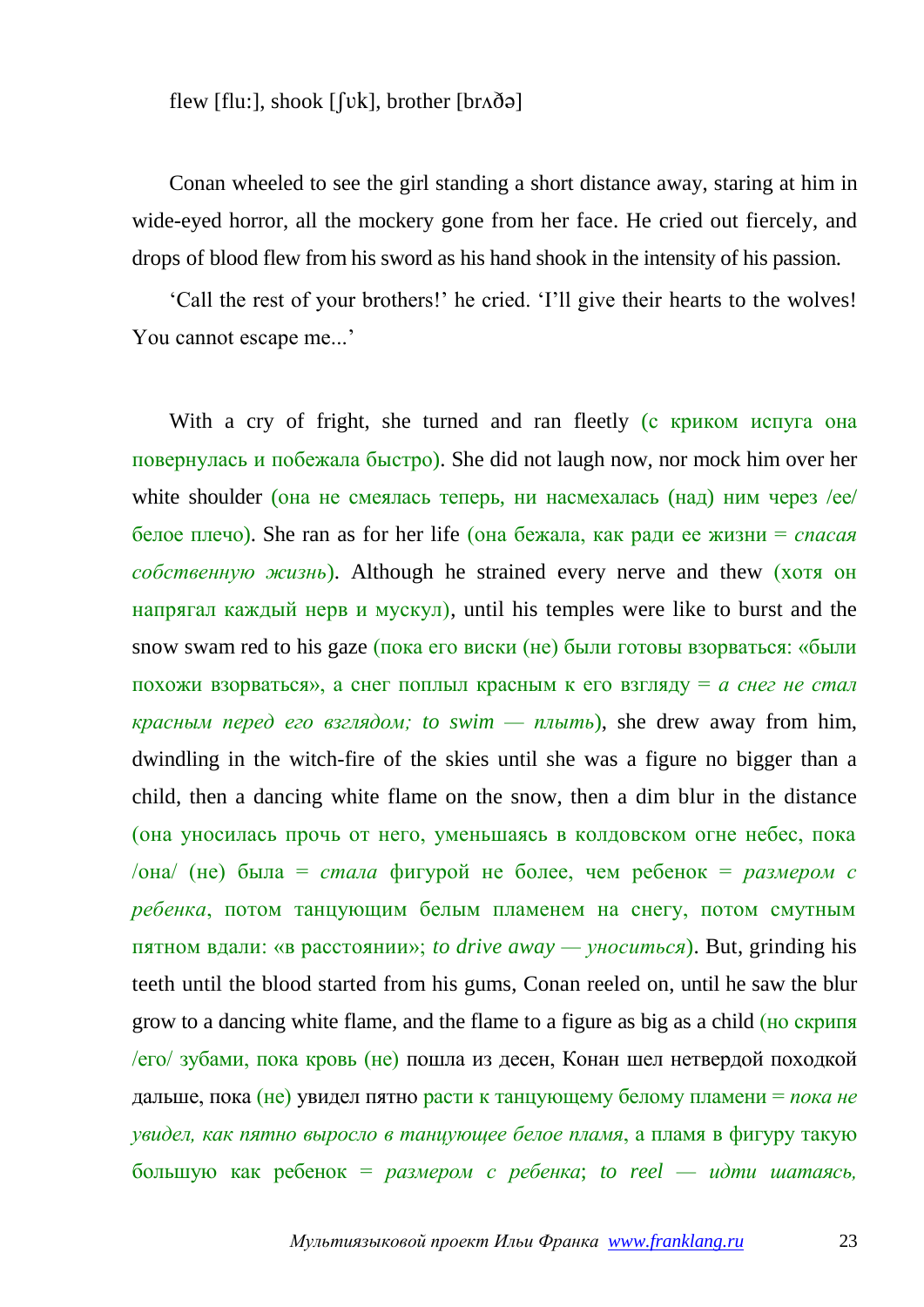*нетвердой походкой*); and then she was running less than a hundred paces ahead of him (а потом она была бегущей = *бежала* менее, чем (в) сотне шагов впереди него). Slowly, foot by foot, the space narrowed (медленно, шаг за шагом / фут за футом расстояние сокращалось).

drew [dru:], child [t∫aıld], ahead [ə'hed]

With a cry of fright, she turned and ran fleetly. She did not laugh now, nor mock him over her white shoulder. She ran as for her life. Although he strained every nerve and thew, until his temples were like to burst and the snow swam red to his gaze, she drew away from him, dwindling in the witch-fire of the skies until she was a figure no bigger than a child, then a dancing white flame on the snow, then a dim blur in the distance. But, grinding his teeth until the blood started from his gums, Conan reeled on, until he saw the blur grow to a dancing white flame, and the flame to a figure as big as a child; and then she was running less than a hundred paces ahead of him. Slowly, foot by foot, the space narrowed.

She was running with effort now, her golden locks blowing free (она бежала: «была бежавшей» с усилием теперь, ее золотые локоны развевающиеся = *развевались свободно*); he heard the quick panting of her breath (он слышал ее частое и тяжелое дыхание: «быстрое пыхтение ее дыхания») and saw the flash of fear in the look she cast over her white shoulder (и увидел вспышку страха во взгляде, который она бросила через /ее/ белое плечо; *to cast — бросать*). The grim endurance of the barbarian served him well (несгибаемая выносливость варвара послужила ему хорошо = *сослужила ему хорошую службу*). The speed ebbed from her flashing white legs; she reeled in her gait (быстрота ушла из ее мелькающих белых ног, она спотыкалась в ее походке = *ее походка стала нетвердой*). In Conan's untamed soul leaped up the fires of Hell she had so well fanned (в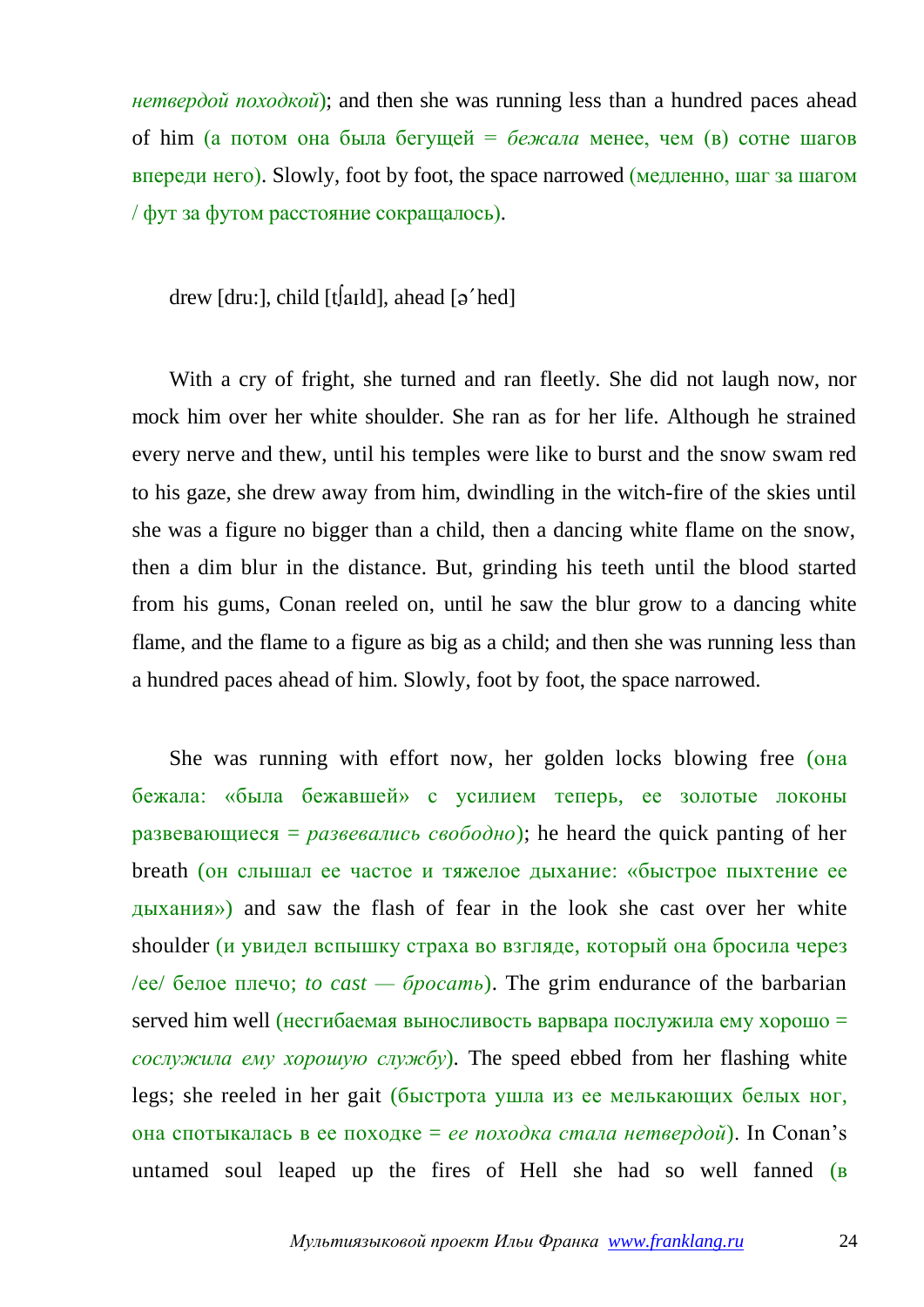неукротимой душе душе Конана разгорелись огни ада = *разгорелся адский пожар*, (который) она так хорошо раздула). With an inhuman roar, he closed in on her (с нечеловеческим рыком он подступил к ней), just as she wheeled with a haunting cry and flung out her arms to fend him off (как раз когда она повернулась с мучительным криком и выбросила /ее/ руки, чтобы отогнать / оттолкнуть его; *to fling out — брыкаться, отвергать*).

saw [so:], breath [bre $\theta$ ], roar [ro:]

She was running with effort now, her golden locks blowing free; he heard the quick panting of her breath and saw the flash of fear in the look she cast over her white shoulder. The grim endurance of the barbarian served him well. The speed ebbed from her flashing white legs; she reeled in her gait. In Conan's untamed soul leaped up the fires of Hell she had so well fanned. With an inhuman roar, he closed in on her, just as she wheeled with a haunting cry and flung out her arms to fend him off.

His sword fell into the snow as he crushed her to him (его меч упал в снег, когда он прижал ее к нему = *к себе*). Her lithe body bent backward as she fought with desperate frenzy in his iron arms (ее гибкое тело изогнулось назад, когда она боролась с отчаянным неистовством в его железных руках). Her golden hair blew about his face, blinding him with its sheen (ее золотистые волосы разметались по его лицу, ослепляя его его / их блеском); the feel of her slender body, twisting in his mailed arms, drove him to blinder madness (ощущение ее стройного тела / прикосновение к ее стройному телу, извивающемуся в его защищенных доспехами руках, довело его до слепого безумия). His strong fingers sank deep into her smooth flesh — flesh as cold as ice (его сильные пальцы погрузились глубоко в ее гладкую плоть — плоть /такую/ холодную как лед). It was as if he embraced, not a woman of human flesh and blood, but a woman of flaming ice (это было, как если бы = *казалось*,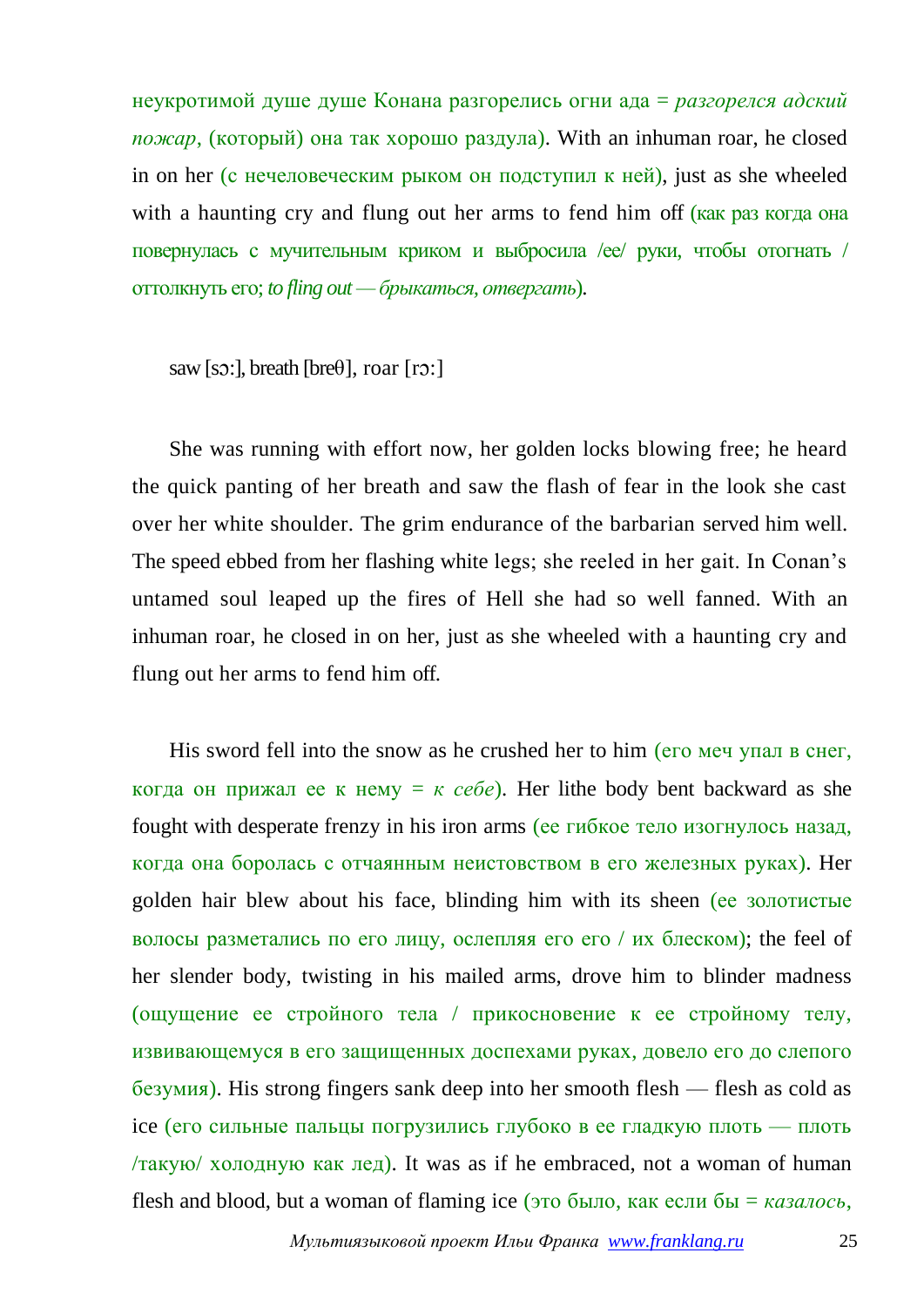он обнял не женщину из человеческой плоти и крови, а женщину из сверкающего льда). She writhed her golden head aside, striving to avoid the fierce kisses that braised her red lips (она отвернула /ее/ золотистую голову в сторону, стремясь избежать яростных поцелуев, которые жгли ее красные губы).

# fought  $[*f*:*t*],$  desperate  $[*'*$  desprit $],$  human  $[h]$

His sword fell into the snow as he crushed her to him. Her lithe body bent backward as she fought with desperate frenzy in his iron arms. Her golden hair blew about his face, blinding him with its sheen; the feel of her slender body, twisting in his mailed arms, drove him to blinder madness. His strong fingers sank deep into her smooth flesh — flesh as cold as ice. It was as if he embraced, not a woman of human flesh and blood, but a woman of flaming ice. She writhed her golden head aside, striving to avoid the fierce kisses that braised her red lips.

'You are as cold as the snows,' he mumbled dazedly (ты /есть/ /такая/ холодна как снег $(a)$ , — он пробормотал оцепенело). T'll warm you with the fire of my own blood...' (я согрею тебя огнем моей собственной крови...)

With a scream and a desperate wrench, she slipped from his arms, leaving her single gossamer garment in his grasp (с криком и отчаянным рывком она выскользнула из его рук, оставляя ее единственное газовое одеяние в его хватке). She sprang back and faced him (она отпрыгнула назад и повернулась к нему лицом; *to face — поворачивать лицом, смотреть в лицо / глаза*), her golden locks in wild disarray, her white bosom heaving, her beautiful eyes blazing with terror (ее золотые пряди в диком беспорядке, ее белая грудь поднимающаяся = *вздымается*, ее прекрасные глаза пылающие = *пылают* от ужаса: «с ужасом»). For an instant he stood frozen, awed by her terrible beauty as she stood naked against the snows (в течение мгновения / мгновение: «для мгновения» он стоял застывший, в благоговении от ее ужасной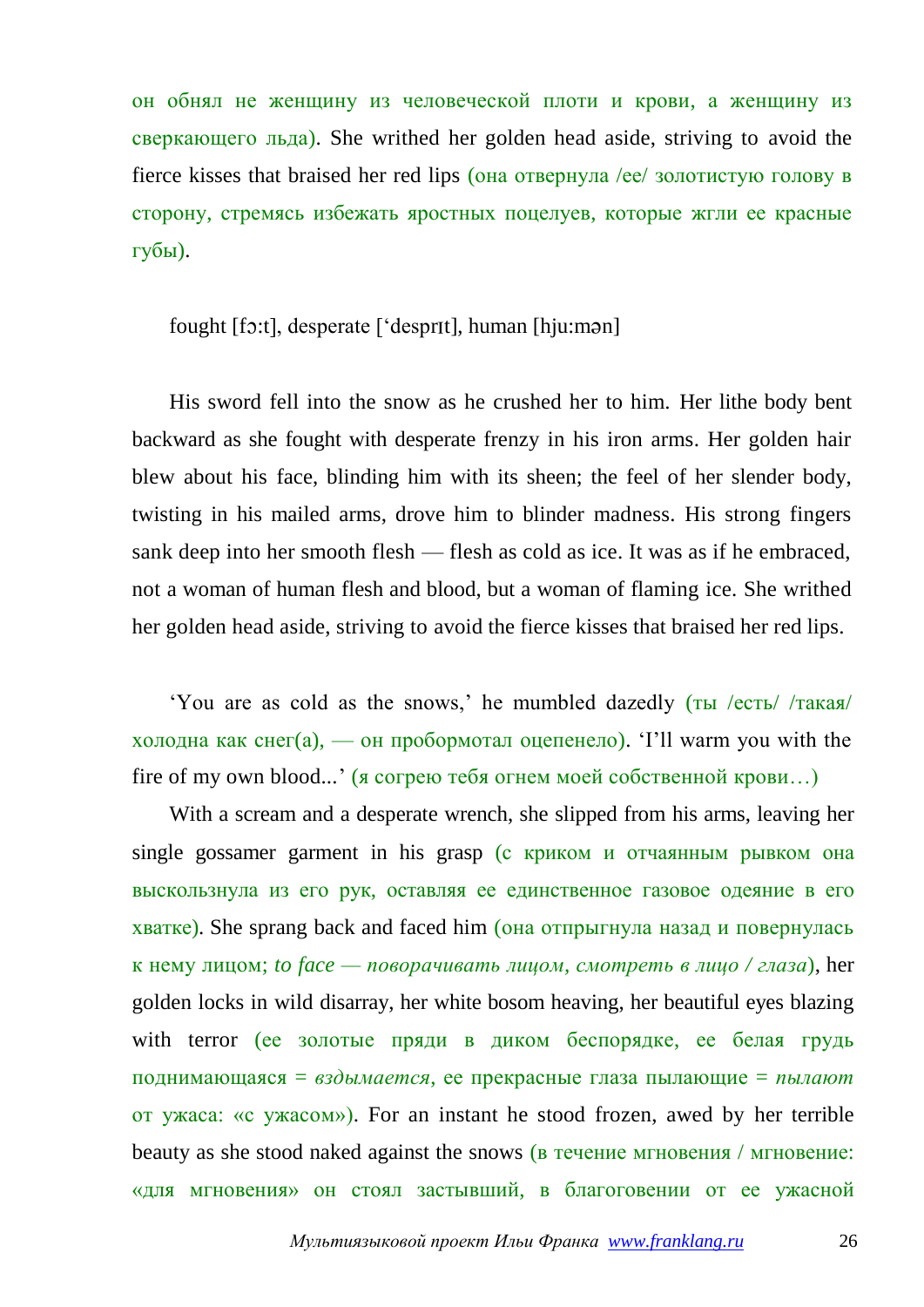красоты<sup>1</sup>: «внушенный благоговением ее ужасной красотой», когда она стояла обнаженная против снегов = *на фоне снегов*).

warm [wo:m], bosom [buzəm], beauty [bju:tɪ]

'You are as cold as the snows,' he mumbled dazedly. 'I'll warm you with the fire of my own blood...'

With a scream and a desperate wrench, she slipped from his arms, leaving her single gossamer garment in his grasp. She sprang back and faced him, her golden locks in wild disarray, her white bosom heaving, her beautiful eyes blazing with terror. For an instant he stood frozen, awed by her terrible beauty as she stood naked against the snows.

And in that instant she flung her arms toward the lights that glowed in the skies and cried out, in a voice that would ring in Conan's ears forever after (и в тот / этот момент она простерла /ее/ руки к огням, которые сверкали в небесах и закричала голосом: «в голосе», который будет звенеть в ушах Конана всегда потом; *would ring — будет звенеть, — будущее в прошедшем, которое переводится будущим временем, would — прошедшее время от will*): 'Ymir! О my father, save me!' (Имир! О, мой отец, спаси меня!)

toward  $[t\sigma'$  wo:d], would  $[wvd]$ , ear  $[i\sigma]$ 

And in that instant she flung her arms toward the lights that glowed in the skies and cried out, in a voice that would ring in Conan's ears forever after: 'Ymir! О my father, save me!'

Conan was leaping forward, arms spread to seize her, when with a crack like the breaking of a mountain of ice the whole sky leaped into icy fire (Конан

1

 $^{1}$  Да, красота — страшная сила!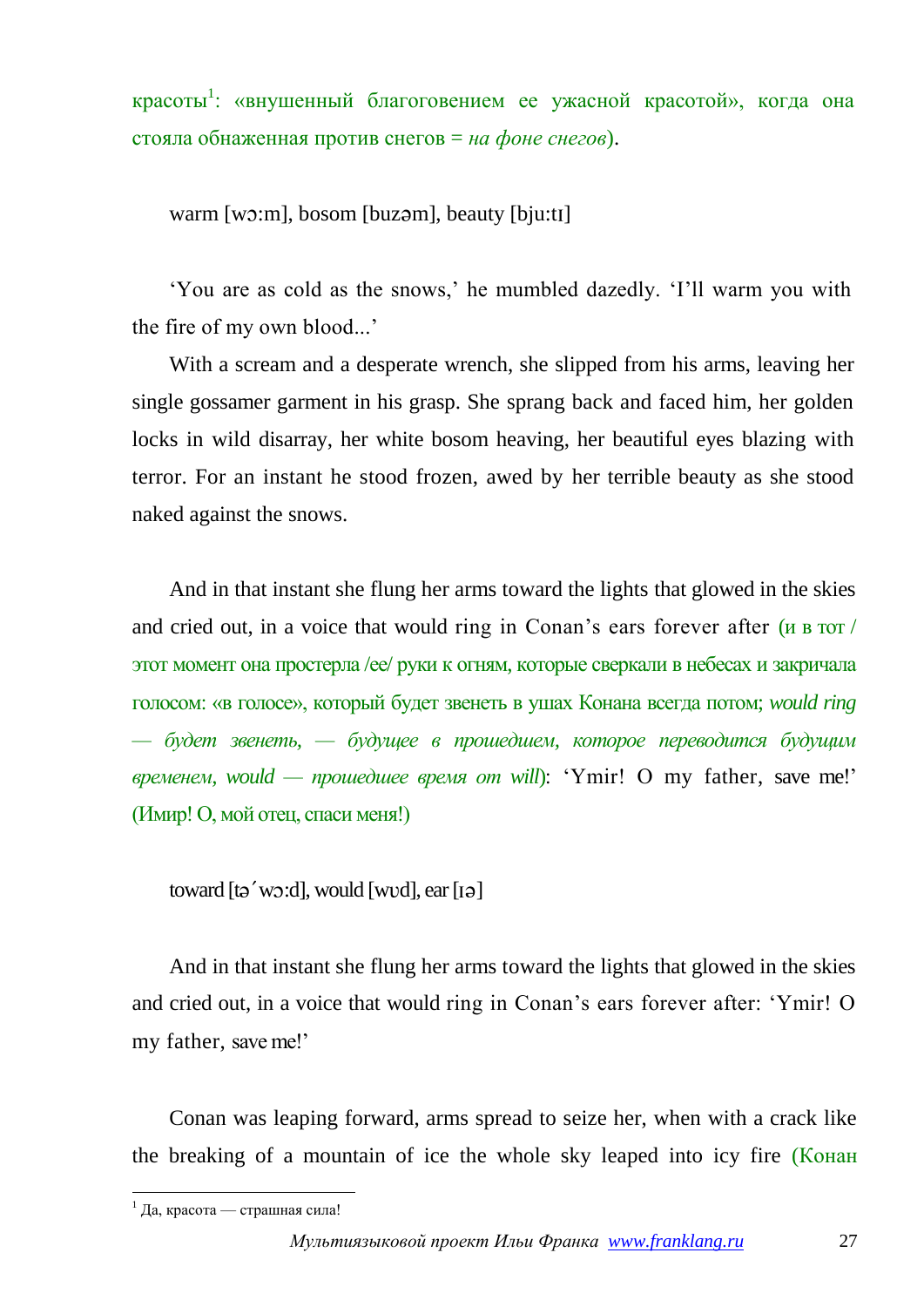прыгал = *прыгнул* вперед, руки расставленные = *расставив руки*, чтобы поймать ее, когда с треском как ломание горы из льда = *как когда ломается ледяная гора*, все небо прыгнуло в ледяное пламя). The girl's ivory body was suddenly enveloped in a cold, blue flame so blinding that the Cimmerian threw up his hands to shield his eyes from the intolerable blaze (тело девушки цвета слоновой кости: «девушки слоновой кости тело» было вдруг охвачено в холодное голубое пламя = *холодным голубым пламенем*, таким слепящим, что киммериец вскинул /вверх/ /его/ руки, чтобы защитить глаза от невыносимого сияния; *to throw up — вскидывать, подбрасывать*). For a fleeting instant, skies and snowy hills were bathed in crackling white flames, blue darts of icy light, and frozen crimson fires (за / в /одно/ мимолетное мгновение небеса и снежные холмы были залиты сверкающими белыми огнями: «в сверкающие белые огни» голубыми стрелами из ледяного света и холодными малиновыми огнями).

seize [si:z], shield [ $\left[$ i:ld], blinding [blaind  $\left[$ 

Conan was leaping forward, arms spread to seize her, when with a crack like the breaking of a mountain of ice the whole sky leaped into icy fire. The girl's ivory body was suddenly enveloped in a cold, blue flame so blinding that the Cimmerian threw up his hands to shield his eyes from the intolerable blaze. For a fleeting instant, skies and snowy hills were bathed in crackling white flames, blue darts of icy light, and frozen crimson fires.

Then Conan staggered and cried out (Конан зашатался и закричал). The girl was gone (девушка была ушедшей = *пропала*). The glowing snow lay empty and bare; high above his head the witch-lights played in a frosty sky gone mad (сверкающий снег лежал пустой и голый, высоко над его головой колдовские огни играли в морозном небе, сошедшем с ума). Among the distant blue mountains there sounded a rolling thunder as of a gigantic war chariot, rushing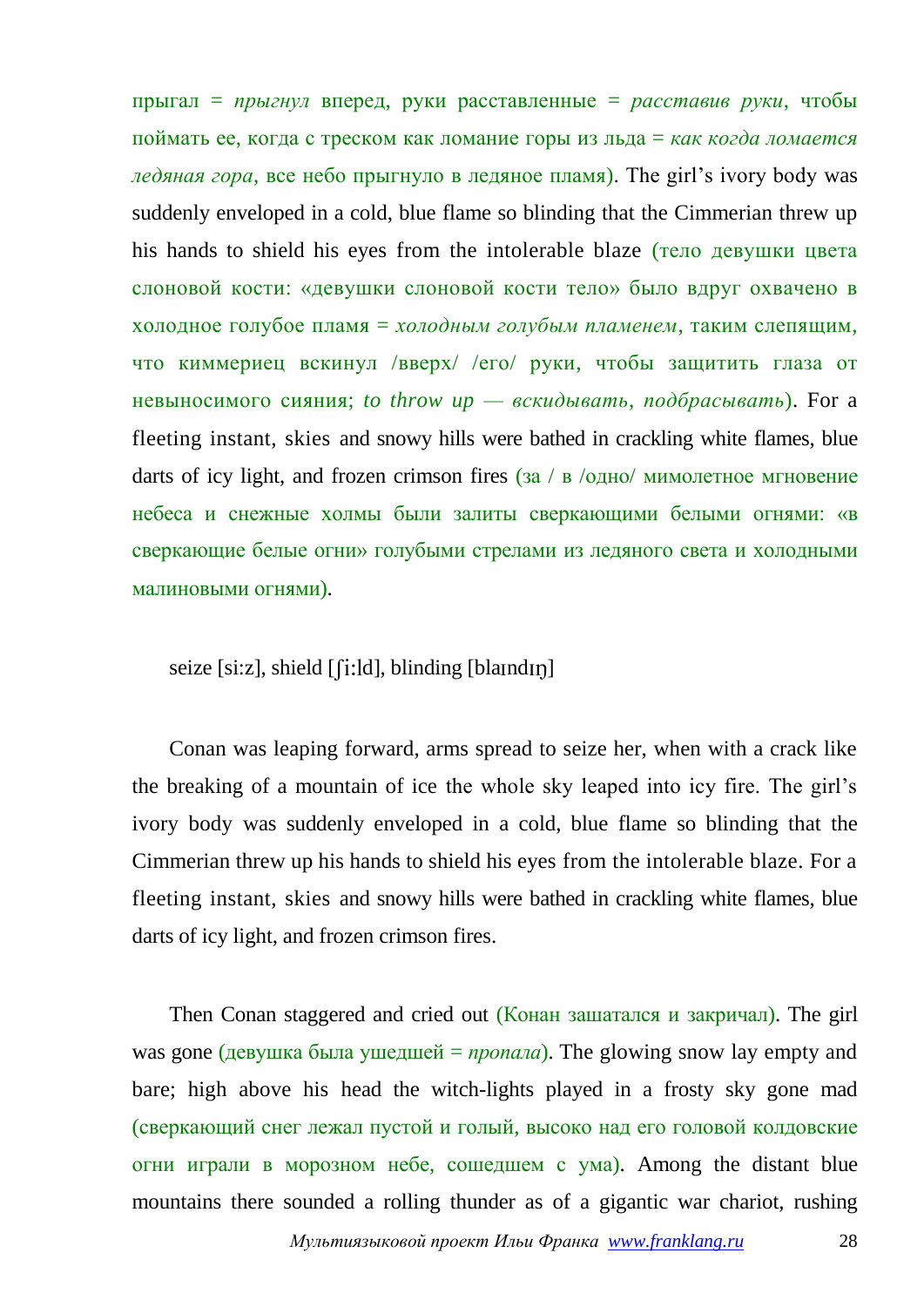behind steeds whose frantic hoofs struck lightning from the snows and echoes from the skies (среди далеких голубых гор /там/ звучал грохочущий гром, как от гигантской боевой колесницы, несущейся за конями, чьи яростные копыта высекали молнию из снегов и эхо из небес).

sound [saund], thunder [θ $\Delta$ ndə], bare [bɛə]

Then Conan staggered and cried out. The girl was gone. The glowing snow lay empty and bare; high above his head the witch-lights played in a frosty sky gone mad. Among the distant blue mountains there sounded a rolling thunder as of a gigantic war chariot, rushing behind steeds whose frantic hoofs struck lightning from the snows and echoes from the skies.

Then the aurora, the snow-clad hills, and the blazing heavens reeled drunkenly to Conan's sight (затем заря, покрытые снегом холмы и сверкающие небеса закружились пьяно к / перед взором Конана). Thousands of fireballs burst with showers of sparks, and the sky itself became a titanic wheel, which rained stars as it spun (тысячи шаровых молний взорвались дождями искр, и небо само стало титаническим колесом, которое лило звезды = *пролилось звездами*, когда оно крутилось; *to spin — крутить(ся), вращать(ся)*). Under his feet the snowy hills heaved up like a wave, and the Cimmerian crumpled into the snows to lie motionless (под его ногами снежные холмы поднялись, как волна, и киммериец рухнул в снега, чтобы лежать неподвижно = *чтобы застыть в неподвижности*).

heaven [hevn], shower  $\lceil \lceil \text{au} \rceil \rceil$ , spark  $\lceil \text{sp} \rceil$ .

Then the aurora, the snow-clad hills, and the blazing heavens reeled drunkenly to Conan's sight. Thousands of fireballs burst with showers of sparks, and the sky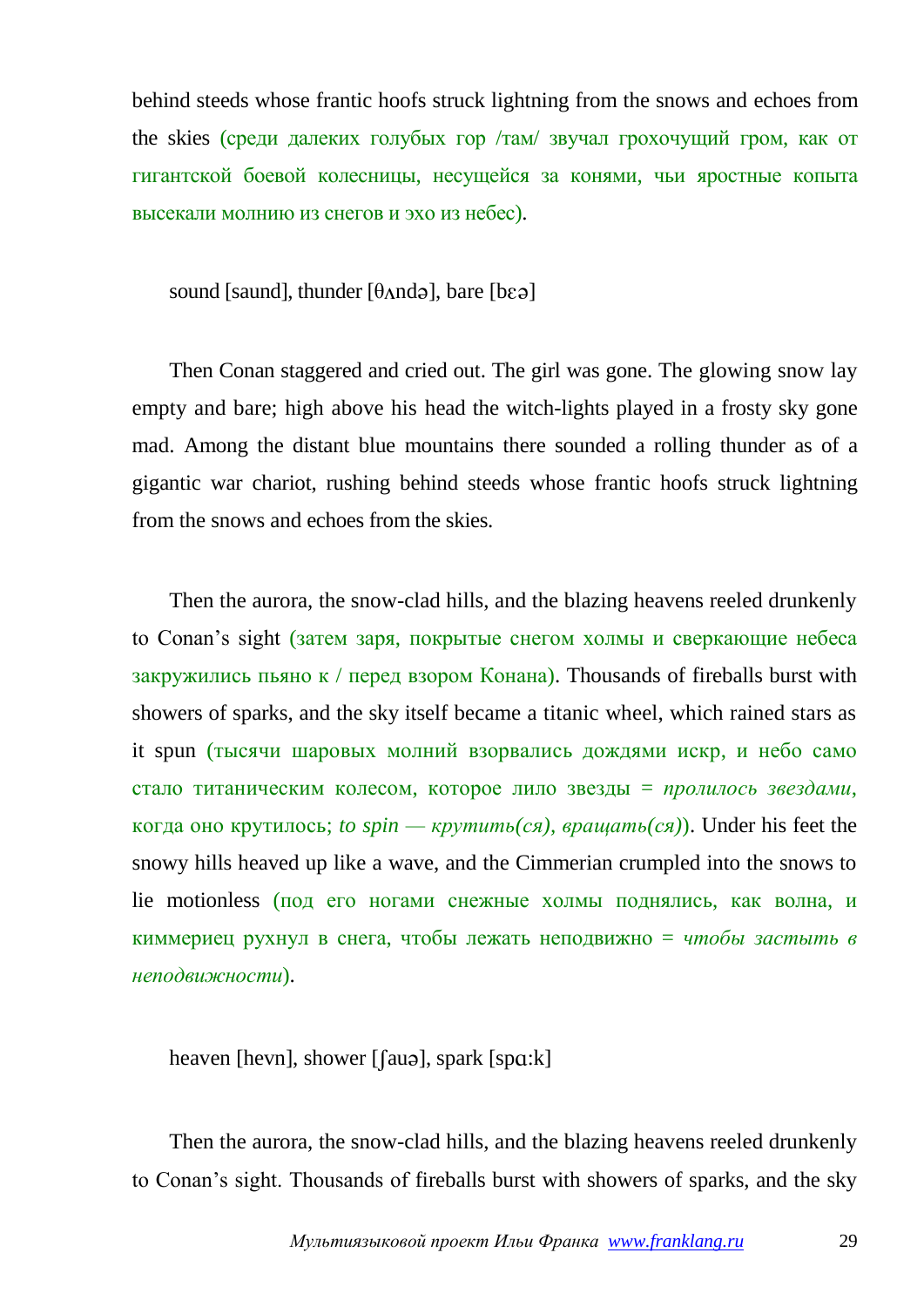itself became a titanic wheel, which rained stars as it spun. Under his feet the snowy hills heaved up like a wave, and the Cimmerian crumpled into the snows to lie motionless.

In a cold dark universe, whose sun was extinguished eons ago, Conan felt the movement of life, alien and unguessed (в холодной темной вселенной, чье солнце = *солнце которой* погасло эоны назад<sup>1</sup>, Конан почувствовал движение жизни, чужой и неведомой). An earthquake had him in its grip and was shaking him to and fro, at the same time chafing his hands and feet until he yelled in pain and fury and groped for his sword (землетрясение имело = *держало* его в своей хватке и трясло его туда-сюда, в то же самое время растирая его руки и ноги, пока он (не) завопил в / от боли и ярости и (не) стал нащупывать свой меч: «нащупывал для его меча»).

movement [mu:vm $\varphi$ nt], earthquake [ $\varphi$ :  $\theta$ kwe k], fury [fju $\varphi$ rr]

In a cold dark universe, whose sun was extinguished eons ago, Conan felt the movement of life, alien and unguessed. An earthquake had him in its grip and was shaking him to and fro, at the same time chafing his hands and feet until he yelled in pain and fury and groped for his sword.

'He's coming to, Horsa (он приходит в себя: «является приходящим в», Хорса; *to come to — приходить в себя*),' said a voice (сказал (чей-то) голос). 'Hasten — we must rub the frost out of his limbs, if he's ever to wield sword again (поспеши — мы должны растереть его конечности: «вытереть мороз из его конечностей», если он является = *ему суждено* когда-нибудь владеть мечом снова).'

1

 $1$  Ну очень-очень давно.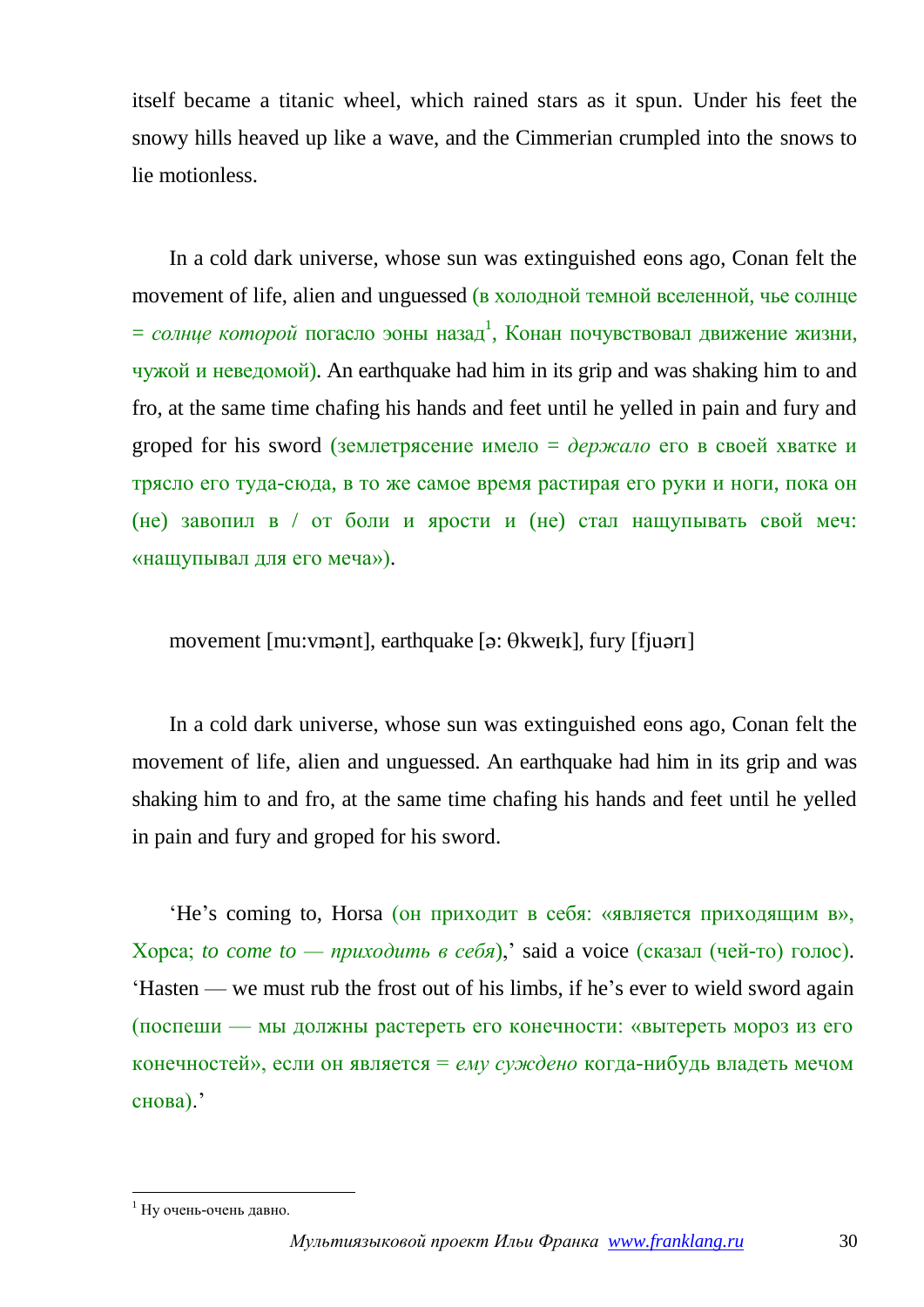'He won't open his left hand (он не хочет раскрыть = *не раскрывает* /его/ левую кисть),' growled another (проворчал другой). 'He's clutching something — (он является сжимающим = *сжимает* что-то)'

limbs [ltmz], hasten [hetsn], wield [wi:ld]

'

'He's coming to, Horsa,' said a voice. 'Hasten — we must rub the frost out of his limbs, if he's ever to wield sword again.'

'He won't open his left hand,' growled another. 'He's clutching something —

Conan opened his eyes and stared into the bearded faces that bent over him (Конан открыл /его/ глаза и уставился в бородатые лица, которые склонились над ним; *to bend — склоняться, наклоняться*). He was surrounded by tall, golden-haired warriors in mail and furs (он был окружен высокими златовласыми воинами в доспехах и мехах). 'Conan!' said one (Конан! — сказал один). 'You live! (ты живешь = *ты жив*)'

'By Crom, Niord,' gasped the Cimmerian (Кромом = *клянусь Кромом*, Ниорд, — открыл рот = *удивился* киммериец). 'Am I alive, or are we all dead and in Valhalla? (/являюсь/ я жив(ым), или /являемся/ мы все мертвые (-ми) и в Вальгалле)'

stare [st $\epsilon \partial$ ], warrior [worl $\partial$ ], fur [f $\partial$ :]

Conan opened his eyes and stared into the bearded faces that bent over him. He was surrounded by tall, golden-haired warriors in mail and furs. 'Conan!' said one. 'You live!'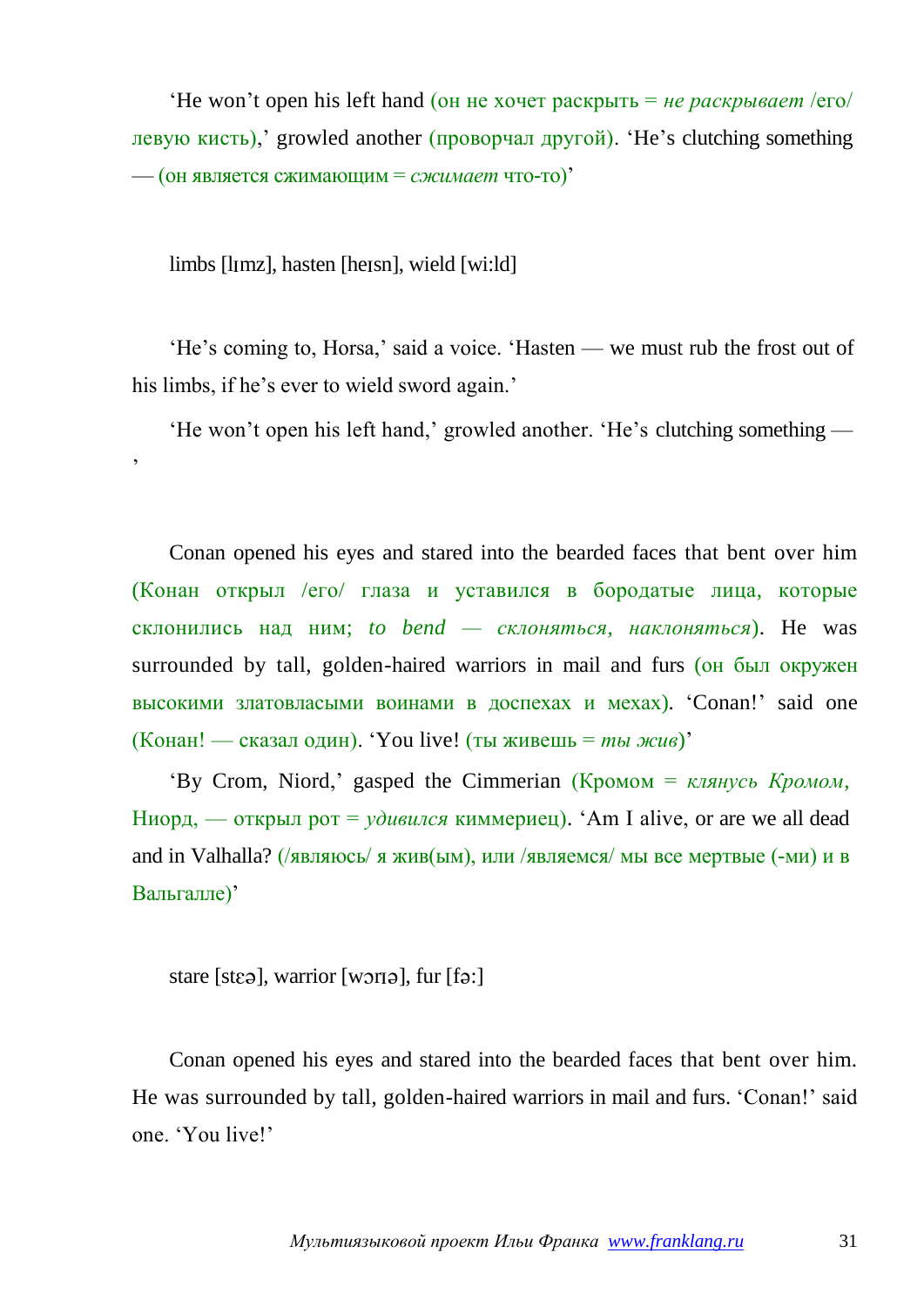'By Crom, Niord,' gasped the Cimmerian. 'Am I alive, or are we all dead and in Valhalla?'

'We live,' grunted the As (мы живы,  $-$  проворчал  $ac<sup>1</sup>$ ), busy over Conan's half-frozen feet (занятый над полуобмороженными ступнями Конана). 'We had to fight our way through an ambush, or we had come up with you before the battle was joined (нам пришлось пробиваться с боем через засаду: «мы имели сражаться наш путь через засаду», или / иначе мы присоединились к вам: «подошли с вами», прежде чем битва была начата; *the battle was joined — битва началась*). The corpses were scarce cold when we came upon the field (трупы были едва холодными = *еще не остыли*, когда мы пришли на поле). We did not find you among the dead, so we followed your spoor (мы не нашли тебя среди мертвых, поэтому мы последовали твоему следу = *пошли по твоему следу*). In Ymir's name, Conan, why did you wander off into the wastes of the North (во имя Имира, Конан, почему ты побрел в пустоши севера)? We have followed your tracks in the snow for hours (мы шли по твоим следам в снегу уже (несколько) часов: «для часов»). Had a blizzard come up and hidden them, we had never found you, by Ymir (вьюга случилась = *если бы началась вьюга* и скрыла их, мы (бы) никогда (не) нашли тебя, клянусь Имиром!; *had come up, had hidden, had found — предпрошедшее время, обозначает действие, которое произошло до начала другого действия в прошлом, здесь употребляется в условном значении — если бы*)!

found [faund], waste [we st], North  $[no: \theta]$ 

1

'We live,' grunted the As. busy over Conan's half-frozen feet. 'We had to fight our way through an ambush, or we had come up with you before the battle was joined. The corpses were scarce cold when we came upon the field. We did

 $1$  В некоторых вариантах жителей Асгарда называют асирами. Тем более что бородач, скорее всего, не АС Пушкин и не ас Покрышкин, как думает Аз.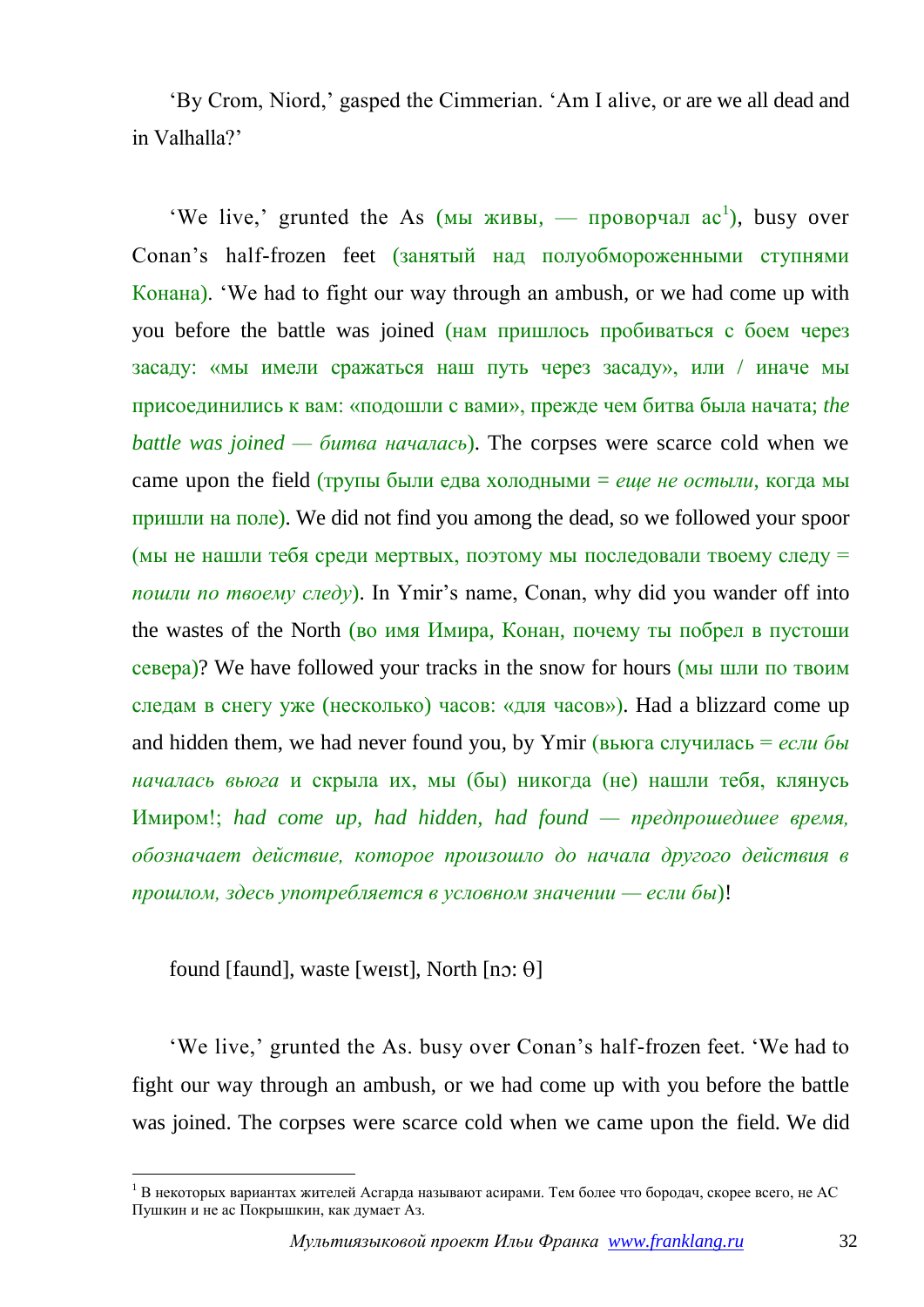not find you among the dead, so we followed your spoor. In Ymir's name, Conan, why did you wander off into the wastes of the North? We have followed your tracks in the snow for hours. Had a blizzard come up and hidden them, we had never found you, by Ymir!'

'Swear not so often by Ymir (клянись не так часто = *не клянись так часто* Имиром),' muttered a warrior uneasily, glancing at the distant mountains (пробормотал /один/ воин тревожно, поглядывая на далекие горы). 'This is his land, and legends say the god bides among yonder peaks (это /есть/ его земля, а легенды говорят, (что) этот бог живет среди вон тех вершин).'

swear [sw $\epsilon$ a], often [ $\delta$ fn], peak [ $pi: k$ ]

'Swear not so often by Ymir,' muttered a warrior uneasily, glancing at the distant mountains. 'This is his land, and legends say the god bides among yonder peaks.'

'I saw a woman,' Conan answered hazily (я видел женщину, — Конан ответил невнятно). 'We met Bragi's men in the plains (мы встретили людей Браги на равнинах). I know not how long we fought  $(a$  не знаю, как долго мы бились). I alone lived (я один выжил). I was dizzy and faint (я был испытывающим головокружение и ослабевшим = *у меня кружилась голова, и я был слаб*). The land lay like a dream before me; only now do all things seem natural and familiar (земля лежала как сон передо мной; лишь теперь /делают/ все вещи кажутся естественными и знакомыми). The woman came and taunted me (женщина пришла и дразнила меня). She was beautiful as a frozen flame from Hell (она была прекрасна, как замерзшее пламя /из/ ада). A strange madness fell upon me when I looked at her, so I forgot all else in the world (странное безумие напало на меня, когда я посмотрел на нее, поэтому я забыл все остальное = *обо всем остальном в мире / на свете; to forget — забыть*). I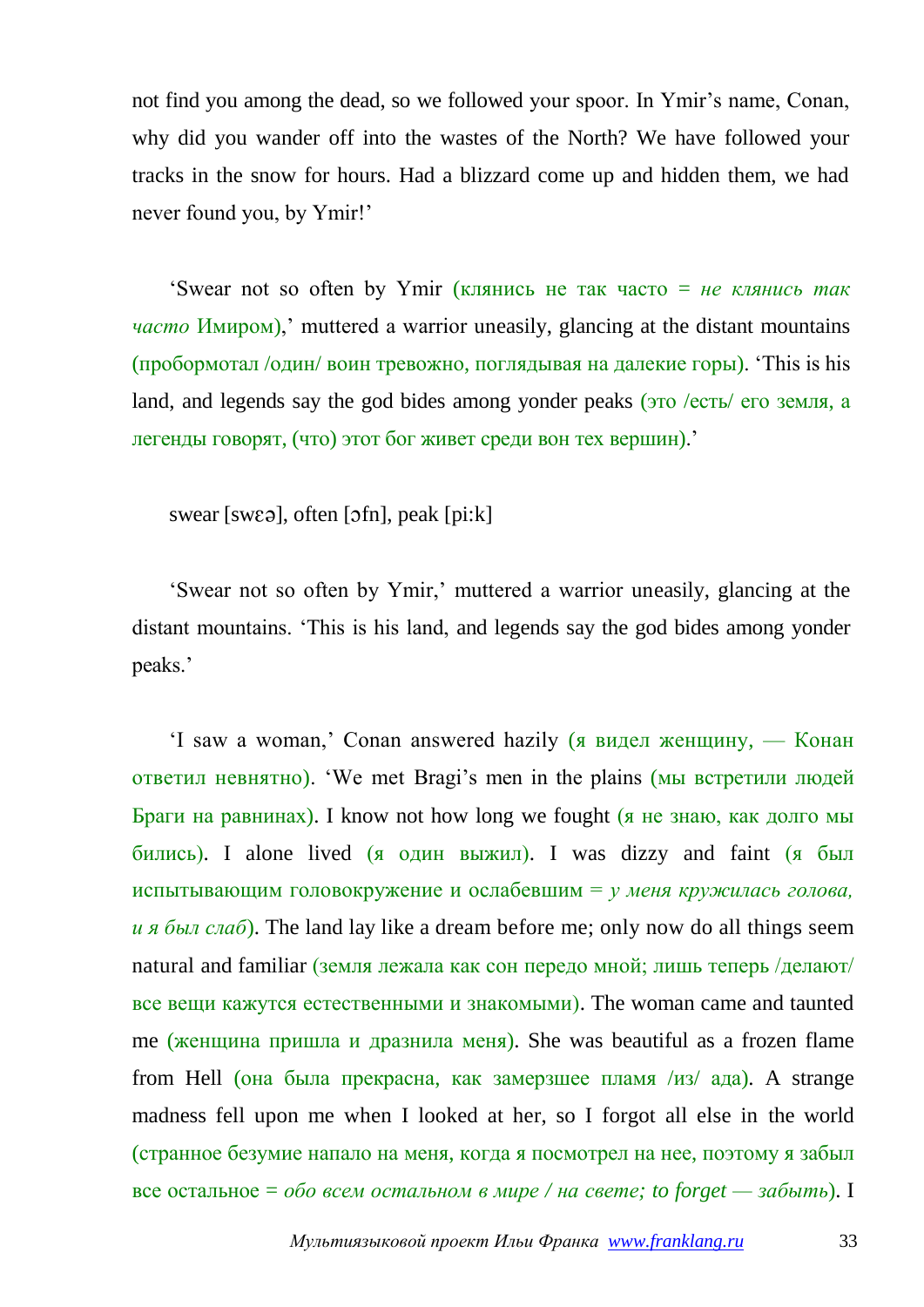followed her (я последовал (за) ней). Did you not find her tracks (вы не нашли ее следов)? Or the giants in icy mail I slew (или гигантов в ледяных доспехах, (которых) я убил; *to slay — убивать, уничтожать, лишать жизни*)?'

before  $[bi' f$ :  $], now [nau], familiar [f<sub>0</sub>' mul<sub>i</sub>]=]$ 

'I saw a woman,' Conan answered hazily. 'We met Bragi's men in the plains. I know not how long we fought. I alone lived. I was dizzy and faint. The land lay like a dream before me; only now do all things seem natural and familiar. The woman came and taunted me. She was beautiful as a frozen flame from Hell. A strange madness fell upon me when I looked at her, so I forgot all else in the world. I followed her. Did you not find her tracks? Or the giants in icy mail I slew?'

Niord shook his bead (Ниорд покачал /своей/ головой). 'We found only your tracks in the snow, Conan (мы нашли только твои следы в снегу, Конан; *to find находить*).'

'Then it may be that I am mad,' said Conan dazedly (тогда /это/ может быть, что я являюсь сумасшедшим = *сошел с ума*, — сказал Конан оцепенело). 'Yet you yourself are no more real to me than was the golden-locked wench who fled naked across the snows before me (тем не менее, ты сам /являешься/ не более реален для меня, чем была златоволосая девица, которая убегала обнаженная через снега передо мной; *to flee — убегать, спасаться бегством*). Yet from under my very hands she vanished in icy flame (тем не менее из /под/ моих рук она исчезла в ледяном пламени).'

'He is delirious,' whispered a warrior (он является бредящим = *он бредит*, — прошептал воин).

more  $[m2.]$ , real  $[r13]$ , delirious  $[d1'Irr3s]$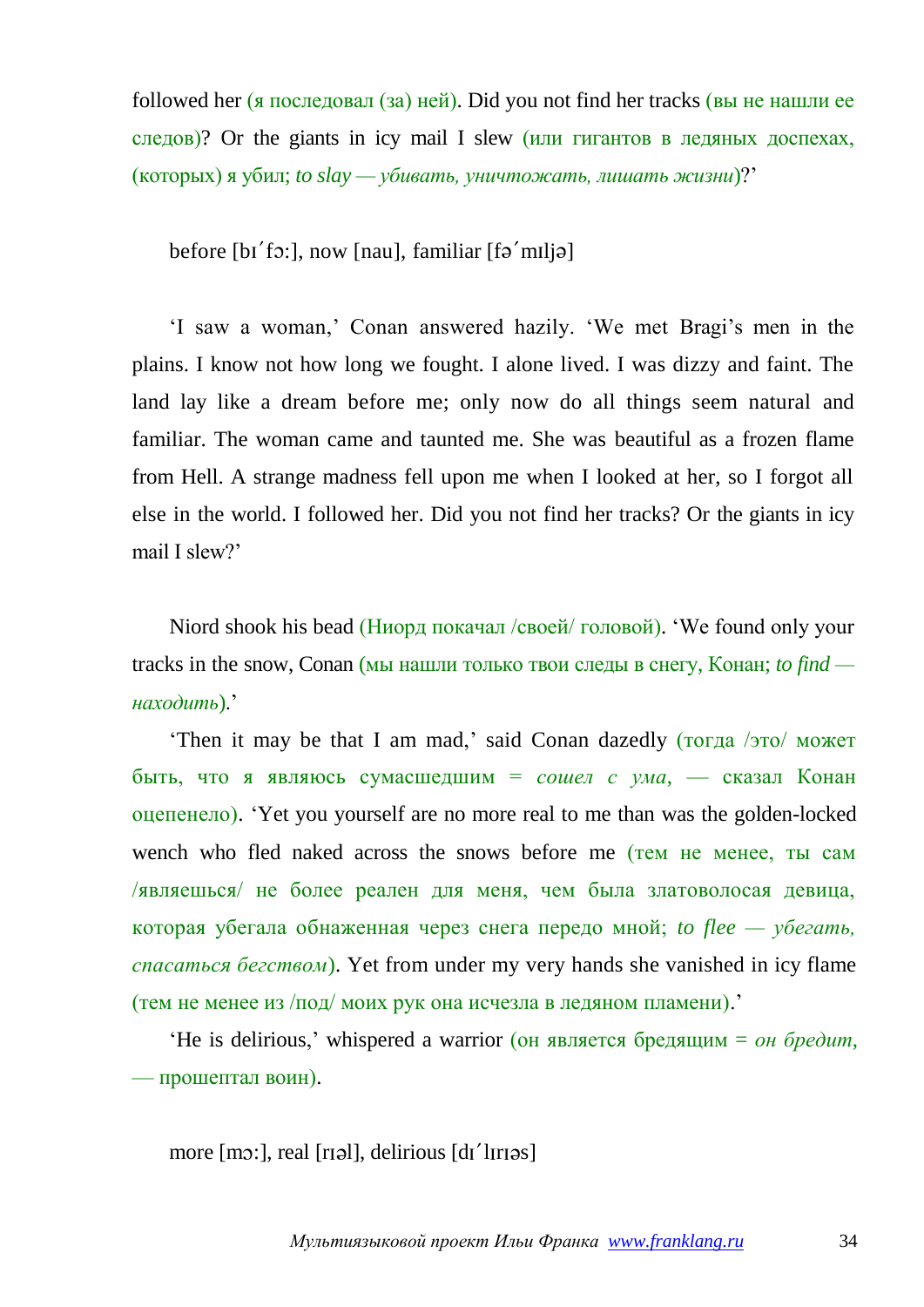Niord shook his bead. 'We found only your tracks in the snow, Conan.'

'Then it may be that I am mad,' said Conan dazedly. 'Yet you yourself are no more real to me than was the golden-locked wench who fled naked across the snows before me. Yet from under my very hands she vanished in icy flame.'

'He is delirious,' whispered a warrior.

'Not so!' cried an older man, whose eyes were wild and weird (не так = *нет*, — воскликнул более старший мужчина, чьи глаза были дикие и таинственные). 'It was Atali, the daughter of Ymir, the frost giant (это была Атали, дочь Имира, морозного = *ледяного* гиганта)! To fields of the dead she comes and shows herself to the dying (в поля = *на поля* /сражений/ мертвых она приходит и показывает себя = *показывается* умирающим)! Myself when a boy I saw her, when I lay half slain on the bloody field of Wolfraven (я сам, когда (был) мальчиком, я видел ее, когда лежал полумертвый на кровавом поле Вульфрэйвена; *to lie — лежать*). I saw her walk among the dead in the snows, her naked body gleaming like ivory and her golden hair unbearably bright in the moon light (я видел ее идти =  $u\partial yu e\tilde{u}$  среди мертвых в снегах, ее обнаженное тело, светящееся, как слоновая кость, а ее золотые волосы невыносимо яркие в лунном свете). I lay and howled like a dying dog because I could not crawl after her (я лежал и выл, как умирающий пес, потому что я не мог ползти за ней). She lures men from stricken fields into the wastelands to be slain by her brothers, the ice giants, who lay men's red hearts smoking on Ymir's board (она завлекает мужчин с полей брани в пустоши, чтобы быть / оказаться убитыми ее братьями, ледяными гигантами, которые кладут красные сердца людей дымящимися на стол Имира). The Cimmerian has seen Atali, the frost giant's daughter (киммериец видел Атали, дочь морозного гиганта)!'

weird [w $19d$ ], whose [hu:z], daughter  $[d \cdot 16]$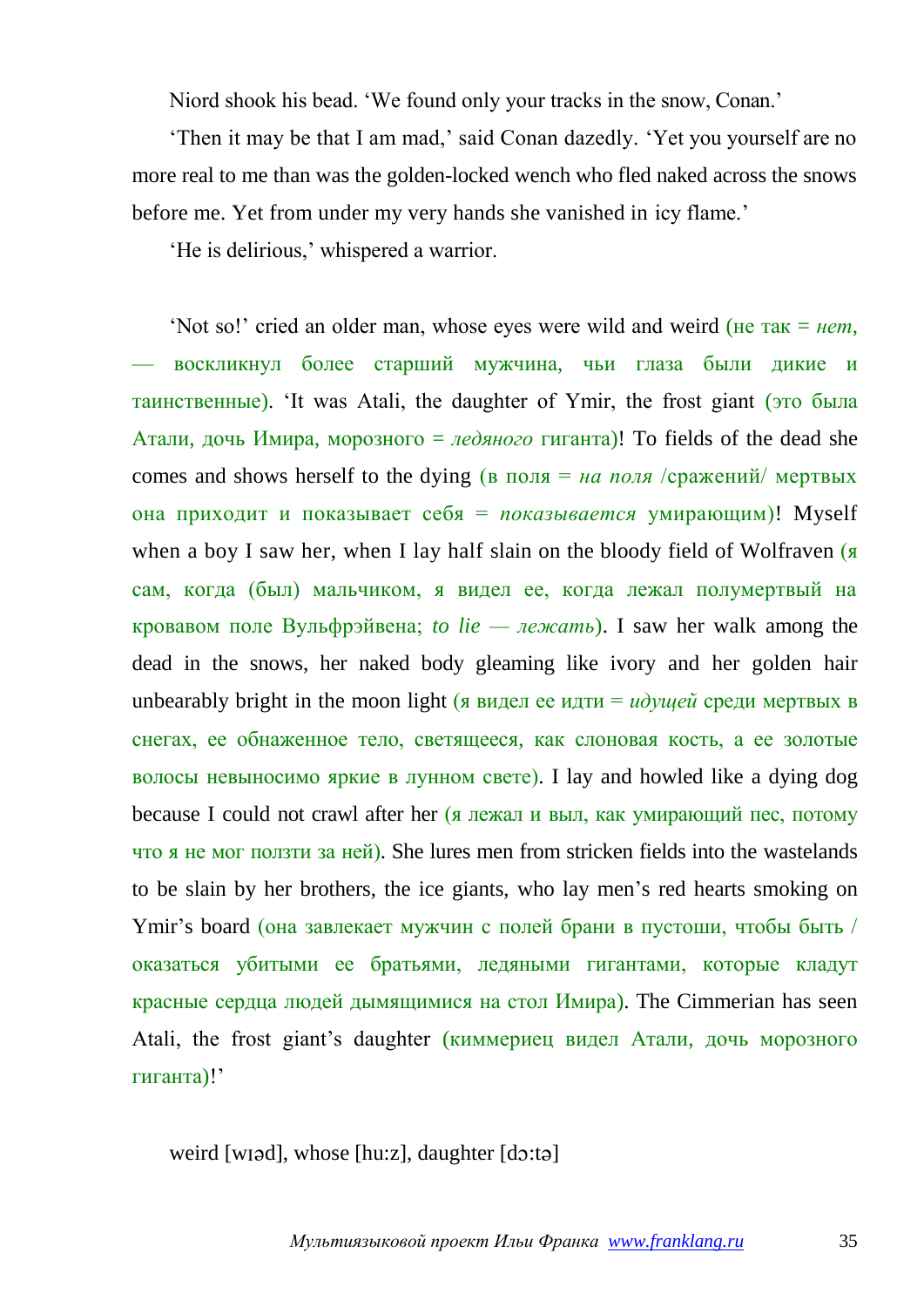Not so!' cried an older man, whose eyes were wild and weird. 'It was Atali, the daughter of Ymir, the frost giant! To fields of the dead she comes and shows herself to the dying! Myself when a boy I saw her, when I lay half slain on the bloody field of Wolfraven. I saw her walk among the dead in the snows, her naked body gleaming like ivory and her golden hair unbearably bright in the moon light. I lay and howled like a dying dog because I could not crawl after her. She lures men from stricken fields into the wastelands to be slain by her brothers, the ice giants, who lay men's red hearts smoking on Ymir's board. The Cimmerian has seen Atali, the frost giant's daughter!'

'Bah!' grunted Horsa (ба! = *чушь*! — проворчал Хорса). 'Old Gorm's mind was touched in his youth by a sword cut on the head (ум старого Горма был задет в /его/ молодости мечевой раной по голове = *затронула рана от меча на голове*). Conan was delirious from the fury of the battle (Конан бредил от ярости битвы); look how his helmet is dinted (посмотрите, как его шлем помят). Any of those blows might have addled his brain (любой из этих ударов мог повлиять (на) его мозг; *to addle — сбивать с толку, запутывать*). It was a hallucination he followed into the wastes (это была галлюцинация, (за которой) он последовал в пустоши). He is from the South; what does he know of Atali (он с юга; что он знает об Атали)?'

youth [ju:θ], south [sauθ], mind [maind]

'Bah!' grunted Horsa. 'Old Gorm's mind was touched in his youth by a sword cut on the head. Conan was delirious from the fury of the battle; look how his helmet is dinted. Any of those blows might have addled his brain. It was a hallucination he followed into the wastes. He is from the South; what does he know of Atali?'